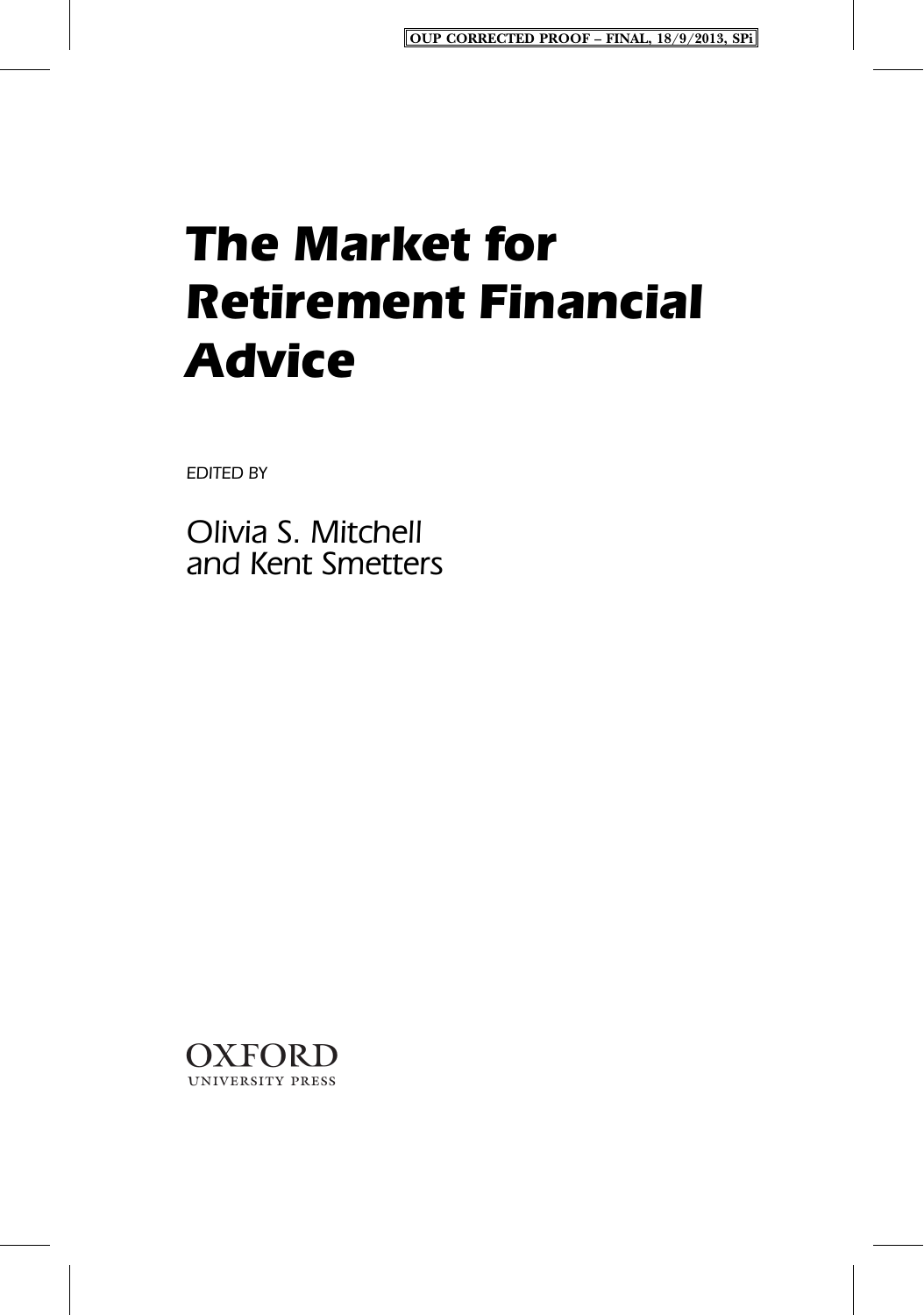#### OUP CORRECTED PROOF – FINAL, 18/9/2013, SPi

# OXFORD<br>UNIVERSITY PRESS

Great Clarendon Street, Oxford, OX2 6DP, United Kingdom

Oxford University Press is a department of the University of Oxford. It furthers the University's objective of excellence in research, scholarship, and education by publishing worldwide. Oxford is a registered trade mark of Oxford University Press in the UK and in certain other countries

 $\oslash$  Pension Research Council, The Wharton School, University of Pennsylvania 2013

The moral rights of the authors have been asserted

First Edition published in 2013

Impression: 1

All rights reserved. No part of this publication may be reproduced, stored in a retrieval system, or transmitted, in any form or by any means, without the prior permission in writing of Oxford University Press, or as expressly permitted by law, by licence or under terms agreed with the appropriate reprographics rights organization. Enquiries concerning reproduction outside the scope of the above should be sent to the Rights Department, Oxford University Press, at the address above

> You must not circulate this work in any other form and you must impose this same condition on any acquirer

Published in the United States of America by Oxford University Press 198 Madison Avenue, New York, NY 10016, United States of America

> British Library Cataloguing in Publication Data Data available

Library of Congress Cataloging in Publication Data Data available

ISBN 978–0–19–968377–2

Printed in Great Britain by CPI Group (UK) Ltd, Croydon, CR0 4YY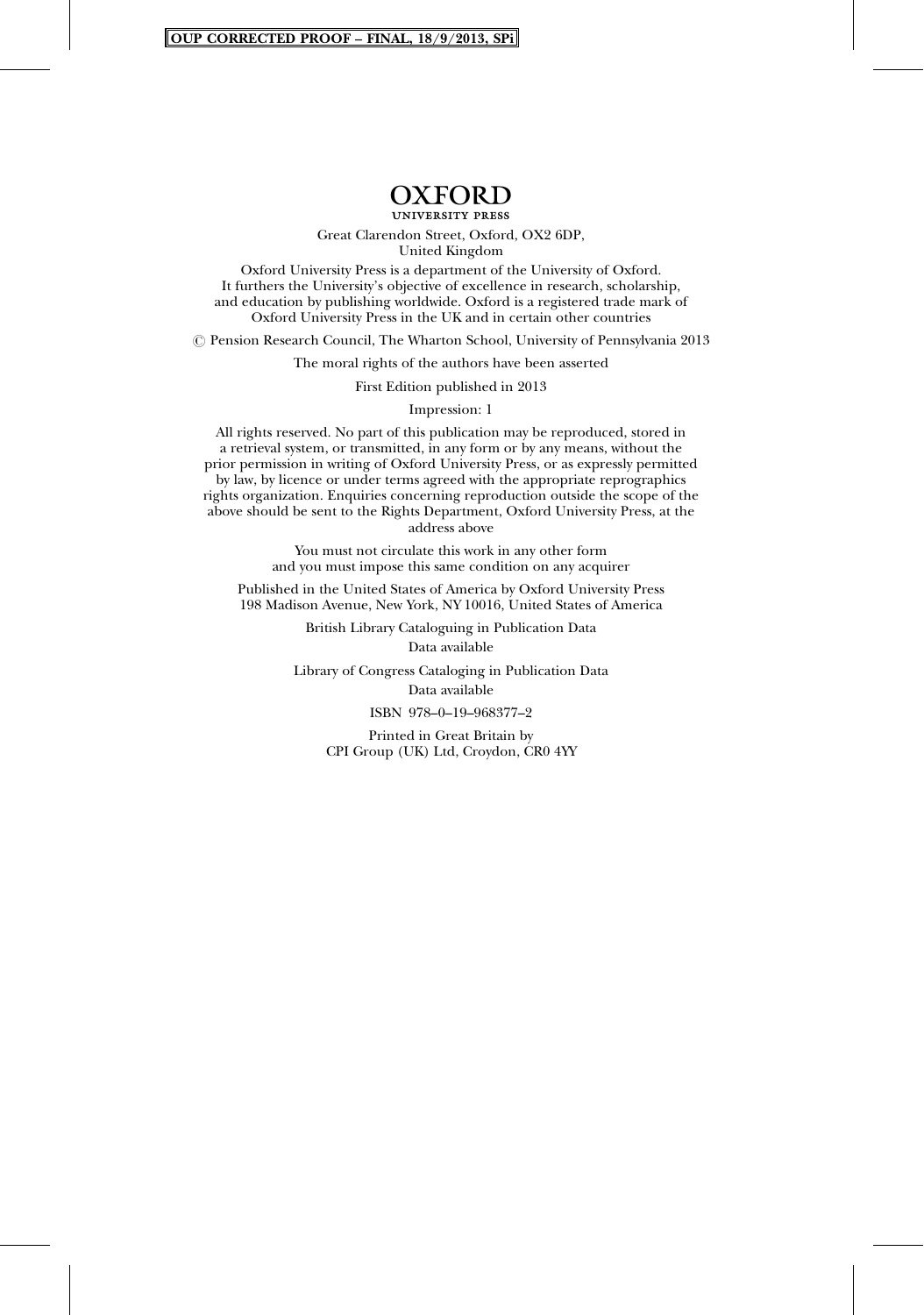# OUP CORRECTED PROOF – FINAL, 18/9/2013, SPi

# Contents

| List of Figures                                                                                                                                                                      | ix           |
|--------------------------------------------------------------------------------------------------------------------------------------------------------------------------------------|--------------|
| List of Tables                                                                                                                                                                       | X            |
| List of Abbreviations                                                                                                                                                                | xiii         |
| Notes on Contributors                                                                                                                                                                | XV           |
| 1. The Market for Retirement Financial Advice: An Introduction<br>Olivia S. Mitchell and Kent Smetters                                                                               | $\mathbf{1}$ |
| <b>Part I. What Do Financial Advisers Do?</b>                                                                                                                                        |              |
| 2. The Market for Financial Advisers                                                                                                                                                 | 13           |
| John A. Turner and Dana M. Muir                                                                                                                                                      |              |
|                                                                                                                                                                                      |              |
| 3. Explaining Risk to Clients: An Advisory Perspective                                                                                                                               | 46           |
| Paula H. Hogan and Frederick H. Miller                                                                                                                                               |              |
| 4. How Financial Advisers and Defined Contribution Plan Providers<br>Educate Clients and Participants about Social Security<br>Mathew Greenwald, Andrew G. Biggs, and Lisa Schneider | 70           |
| 5. How Important is Asset Allocation to Americans' Financial                                                                                                                         |              |
| <b>Retirement Security?</b>                                                                                                                                                          | 89           |
| Alicia H. Munnell, Natalia Orlova, and Anthony Webb                                                                                                                                  |              |
| 6. The Evolution of Workplace Advice<br>Christopher L. Jones and Jason S. Scott                                                                                                      | 107          |
|                                                                                                                                                                                      |              |
| 7. The Role of Guidance in the Annuity Decision-Making Process<br>Kelli Hueler and Anna Rappaport                                                                                    | 125          |
| <b>Part II. Measuring Performance and Impact</b>                                                                                                                                     |              |

| 8. Evaluating the Impact of Financial Planners | 153 |
|------------------------------------------------|-----|
| Cathleen D. Zick and Robert N. Mayer           |     |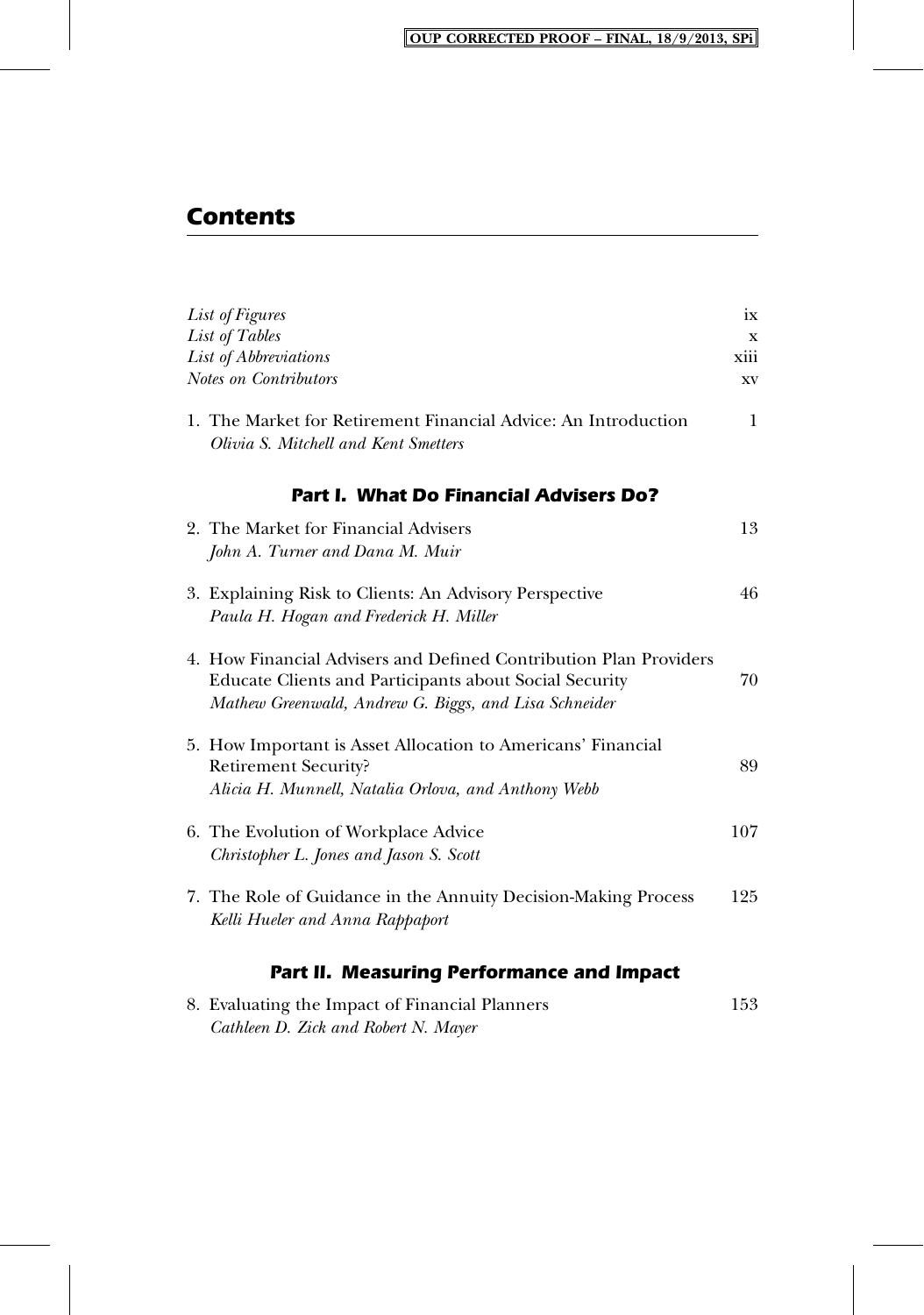# OUP CORRECTED PROOF – FINAL, 18/9/2013, SPi

# viii Contents

| 9. Asking for Help: Survey and Experimental Evidence on<br>Financial Advice and Behavior Change<br>Angela A. Hung and Joanne K. Yoong | 182        |
|---------------------------------------------------------------------------------------------------------------------------------------|------------|
| 10. How to Make the Market for Financial Advice Work<br>Andreas Hackethal and Roman Inderst                                           | 213        |
| 11. Financial Advice: Does It Make a Difference?<br>Michael Finke                                                                     | 229        |
| 12. When, Why, and How Do Mutual Fund Investors Use<br><b>Financial Advisers?</b><br>Sarah A. Holden                                  | 249        |
| <b>Part III. Market and Regulatory Considerations</b>                                                                                 |            |
| 13. Harmonizing the Regulation of Financial Advisers<br>Arthur B. Laby                                                                | 275        |
| 14. Regulating Financial Planners: Assessing the Current System<br>and Some Alternatives<br>Jason Bromberg and Alicia P. Cackley      | 305        |
| <b>End Pages</b>                                                                                                                      | 321<br>325 |
| Index                                                                                                                                 |            |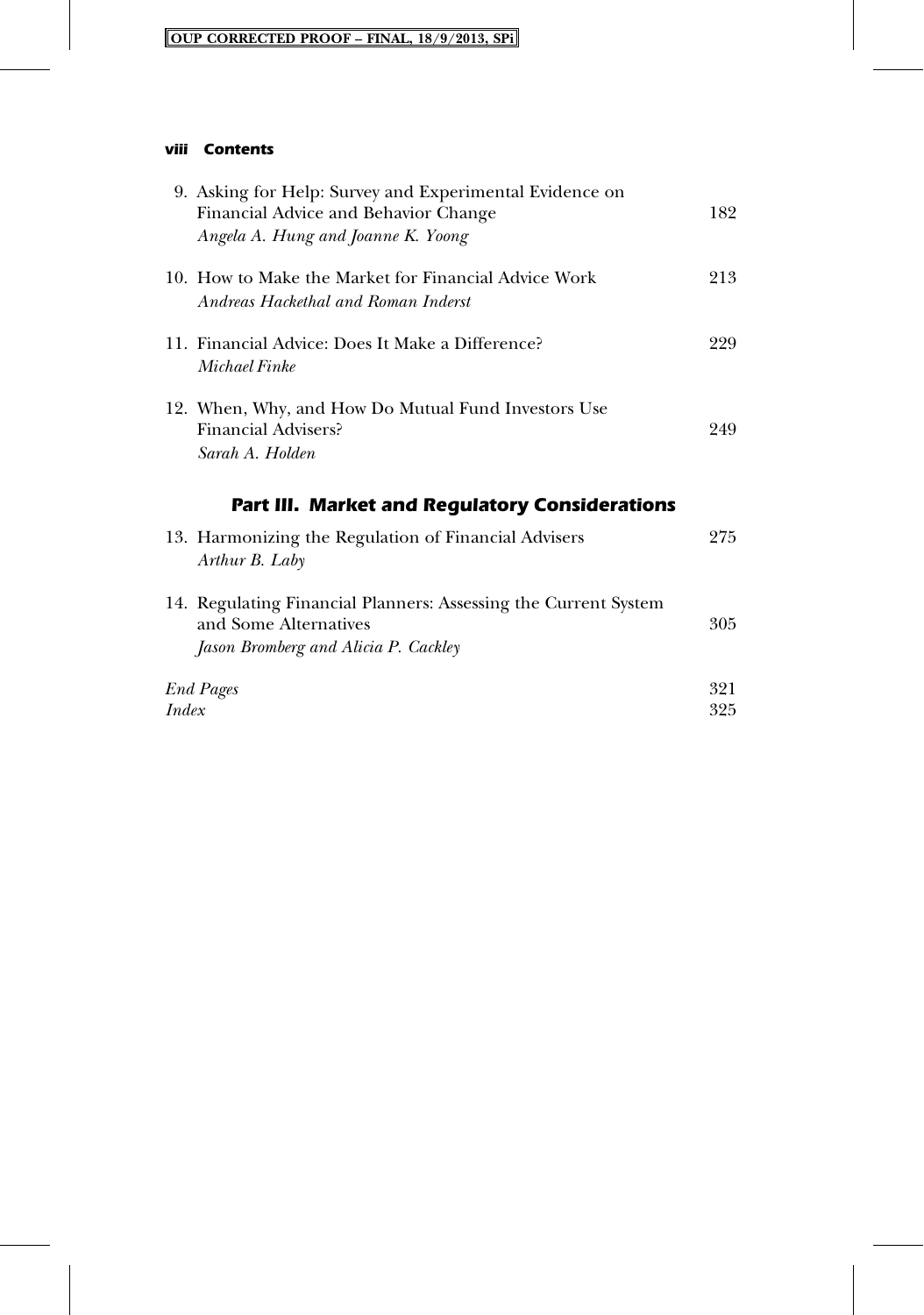# Chapter 2 The Market for Financial Advisers

John A. Turner and Dana M. Muir

Many individuals lack basic financial knowledge (e.g., McCarthy and Turner, 2000; Lusardi and Mitchell, 2006), and hence they would likely benefit from financial advice. Pension plan sponsors also need financial advice when choosing what types of plans to offer, setting up pension plans, choosing investment options for 401(k) plans (by far the most common type of employer-provided plan), managing the investments of defined benefit (DB) plans, establishing pension plans for executives, and hiring service providers. This chapter focuses on financial advice related to preparing for retirement, considering advice provided to both individuals and pension plan sponsors.

We begin by providing background on ways that advisers interact with their clients, and on the scope of their investment advice. Second, we discuss the types of firms providing advice and requirements for some of the certifications that financial advisers use. These certifications provide individuals and plan sponsors a way to assess adviser qualifications. Third, we investigate issues related to the level and disclosure of fees financial advisers charge. Next, we explain how the structure and level of advisory fees may result in conflicts of interest that can affect the quality of advice provided. Then we outline how the US legal and regulatory environments are evolving in response to conflicts of interest and investor confusion about standards of care identified in several studies as being potentially problematic. Finally, conclusions appear in the final section.<sup>1</sup>

# Financial advice for individuals

First we discuss the ways in which financial advice can be provided and topics covered in financial advice.

# How financial advice can be provided for managing investments

Financial advisers can provide clients assistance with their investments by offering education, decision support, advice, or marketing information;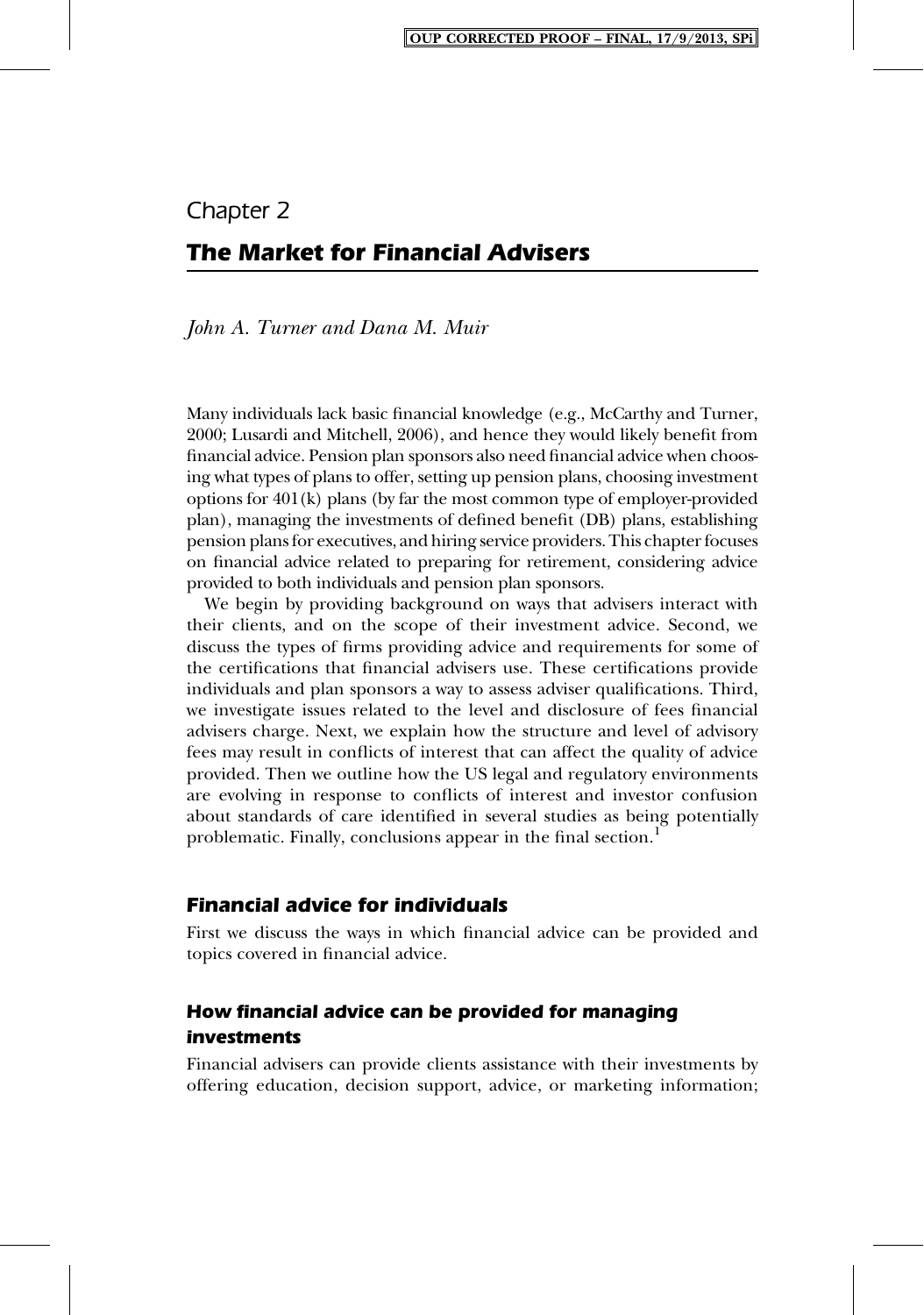alternatively, they can manage the individual's investments themselves. Decision support is education targeted to help a client reach a decision. Marketing information may appear to the client to be unbiased advice, but it is designed to sell a product.

Many advisers also assist their clients in carrying out their advice. If an adviser provides financial management, he makes investment decisions and carries them out without involving the individual investor in the decision. Some 401(k) plans offer employees managed accounts, where the individual's assets are professionally managed. This option is also available for non-pension accounts. Advice and marketing materials of some service providers encourage clients to have professionally managed accounts, which tend to generate higher ongoing fees. We focus in this study on investment advice, and not asset management.

An alternative to a financial adviser is advice generated by financial planning software, some of which is available for free over the Internet (Turner and Witte, 2009). A further alternative to a financial adviser, at least for investment advice, is a target date investment fund, in which the asset mix of a diversified portfolio is automatically adjusted to take into account a shortening investment horizon as the client's expected retirement date approaches.

We focus here on advice that includes interaction with a financial adviser. The financial adviser provides advice as to financial decisions, and the individual decides whether to follow the advice. An adviser can provide advice through a variety of methods, including online, by telephone, at call centers or help desks, at company offices, at group seminars, or in one-on-one sessions.

# Topics covered and topics often overlooked

The retirement-related topics on which individuals may need financial advice are far broader than investments. They can include when to leave work, when to claim Social Security benefits; and for those with a pension or personal savings, whether to roll over a  $401(k)$  plan to an Individual Retirement Account (IRA), how to liquidate assets in retirement, and whether to purchase an annuity.

Some advisers focus only on investments, and do not provide advice on some of the other decisions individuals must make concerning retirement. For example, some advisory companies focusing on investments note that they do not provide tax or legal advice (e.g., T. Rowe Price,  $2011a$ ,  $2011b$ ). Nevertheless, despite the disclaimer provided for legal reasons, some do discuss tax considerations related to selecting investments and deciding in what order to sell investments in retirement.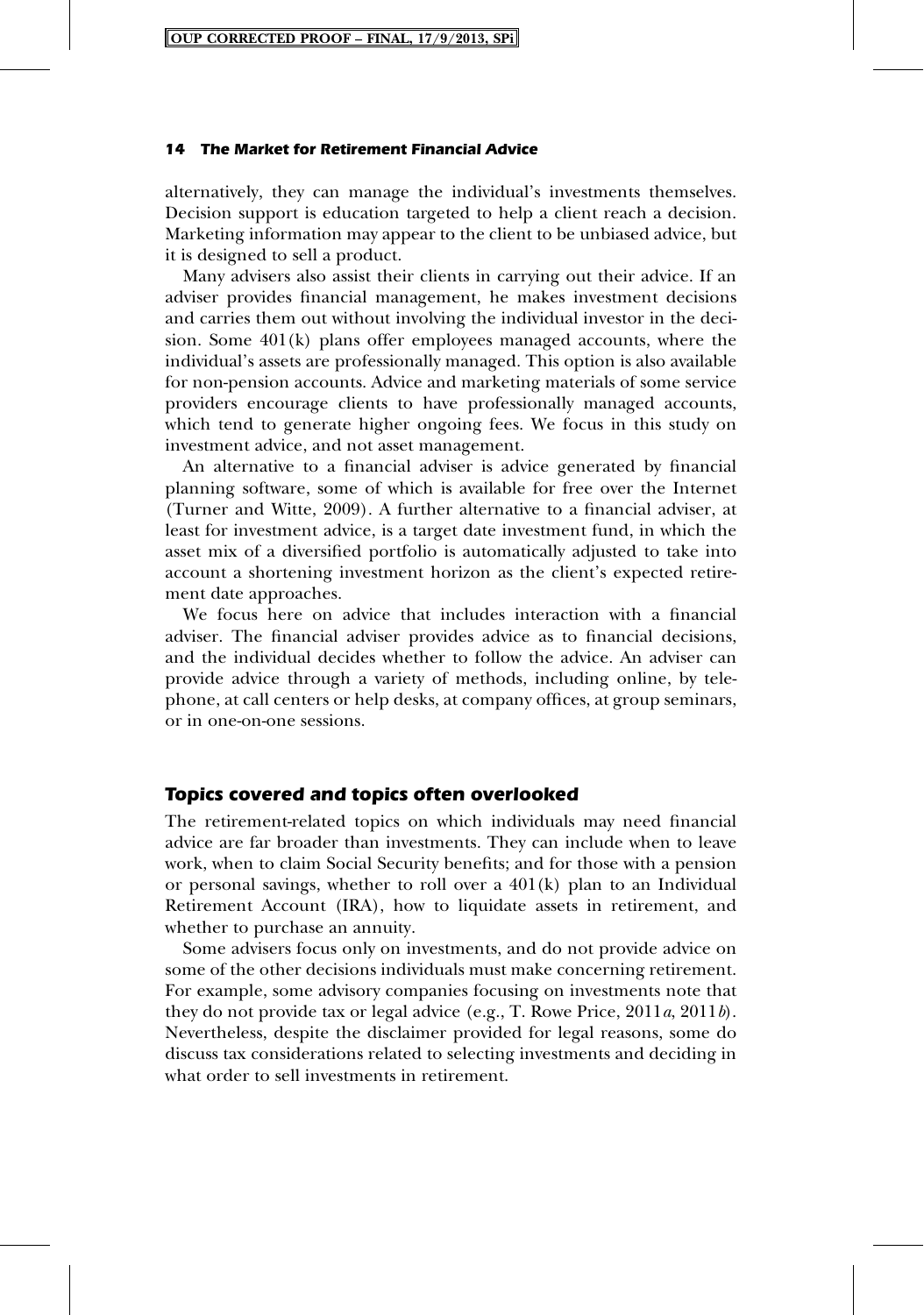A survey of free financial planning software available online found that most programs do not provide advice as to purchasing an annuity, even when confronted with a scenario rigged to make purchasing an annuity desirable (Turner, 2010). One mutual fund company we contacted indicated that few of its clients sought advice as to how to take pension payouts. For that reason, the firm's decision to not provide advice concerning annuities was partly demand-driven. Another reason it cited is that financial experts do not have a standard methodology for determining how much a client should annuitize. By contrast, life insurance companies are expected to advise concerning purchase of an annuity.

One reason some financial advisers have not recommended annuities in the past is that annuitization would reduce their assets under management, and thus their fees. More recently, insurers have introduced variable annuities that allow the adviser to still manage the asset base and capture management fees. For instance, in some variable annuities, the account is typically invested in mutual funds chosen by the client during the accumulation phase. During the payout phase, generally the client has the choice of receiving a fixed payout, or having a payout that varies depending on the investment performance of the underlying assets.

# Advisers' employers and credentials

Financial advisers differ in the types of companies they work for and in the certifications they obtain.

# Companies providing financial advice

Companies providing financial advice include banks and trust companies (e.g., UBS), mutual fund companies (e.g., Vanguard), financial advisory companies (e.g., Veritat), brokerage companies (e.g., TD Ameritrade), and insurance companies (e.g., MetLife). Accounting and law firms also provide financial advice. With financial companies acquiring each other, facilitated by more permissive regulation, the distinctions as to the nature of companies are increasingly blurred (e.g., Bank of America Merrill Lynch, 2011). In 2010, 19 percent of investment advisory firms that provided financial planning services also provided brokerage services, while 27 percent also sold insurance (GAO, 2011b).

Some financial services companies provide only advice, while others only investment management. Some advisers offer the option of advice only or investment management (TD Ameritrade, 2011). Financial Engines is a company that began by providing financial advice to 401(k) plan participants through employers sponsoring 401(k) plans. From its early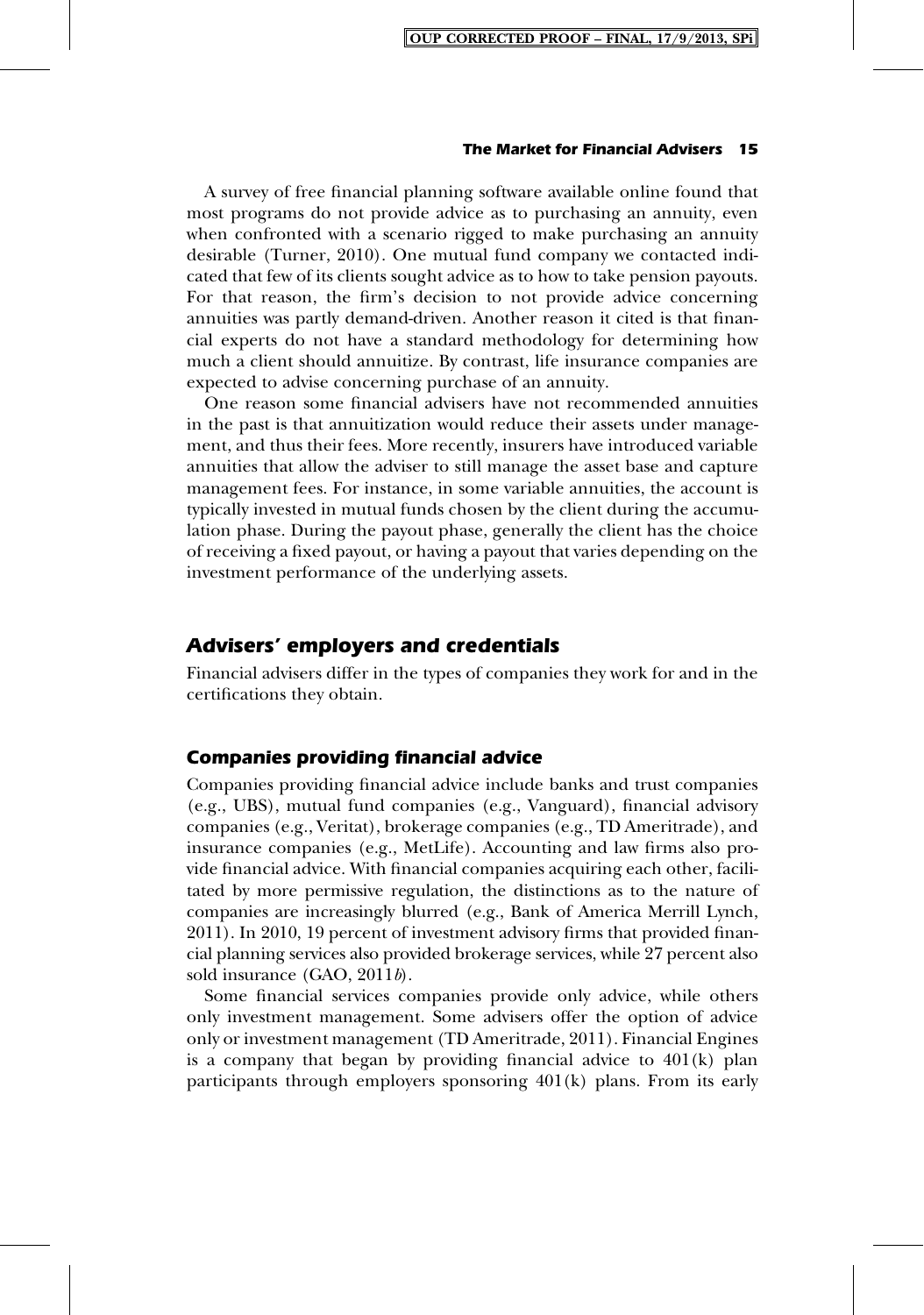experience it observed that often its clients did not take the steps necessary to follow its advice, so it now primarily manages  $401(k)$  accounts, for which it accepts fiduciary responsibility (Financial Engines, 2011). By contrast, many companies that provide financial advice to plan sponsors do not accept fiduciary responsibility (Simon, 2004). Guided Choice (2011) and Bank of America Merrill Lynch (2011) provide advice to 401(k) participants through arrangements with plan sponsors. Using a different business model, Smart401(k) (2011) provides investment advice directly to individual  $401(k)$  plan participants. On the websites of these three companies, there is no indication that they accept fiduciary responsibility.

Insurance companies may also provide financial advice relating to the marketing of various insurance products, including variable annuities and other payout products. The advice they provide can also go beyond these traditional areas: for example, MetLife Securities, Inc., a subsidiary of MetLife (the holding company for Metropolitan Life Insurance Company), offers traditional financial planning assistance, including fee-based financial planning (MetLife, 2011). An insurance agent who works for an insurance company is referred to as a 'captive agent.' Independent agents who sell the products of multiple companies are called insurance brokers. In both cases, compensation is often based on commissions (Kolakowski, 2011).

As a general matter, advisory firms must register as investment advisers with the Securities and Exchange Commission (SEC), which is an agency of the federal government, or with a state government, depending on the amount of assets receiving continuous and regular supervisory or management services (Assets Under Management, or AUM). The minimum amount for required SEC registration as of 2011 is \$100 million (SEC,  $2011d$ . Firms with AUM of below \$100 million must register with state government regulators.

An advisory firm that does not meet the minimum AUM test for SEC purposes may still register with the SEC instead of state regulators if it is a 'pension consultant' that provides investment advice to employee benefit plans or a plan fiduciary on a minimum aggregate asset value. That minimum increased in 2011 to \$200 million. The SEC's rationale is that pension consultants who provide various services regarding large amounts of plan assets may have an effect on national markets, even if they do not technically have AUM (SEC,  $2011e$ : 42,959).

# Professional certifications of financial advisers

BrightScope, Inc.  $(2011)$ , a company started in 2009 that analyzes  $401(k)$ plans, argues that 401(k) plan sponsors need more information about investment advisers than they currently have. Its website provides information on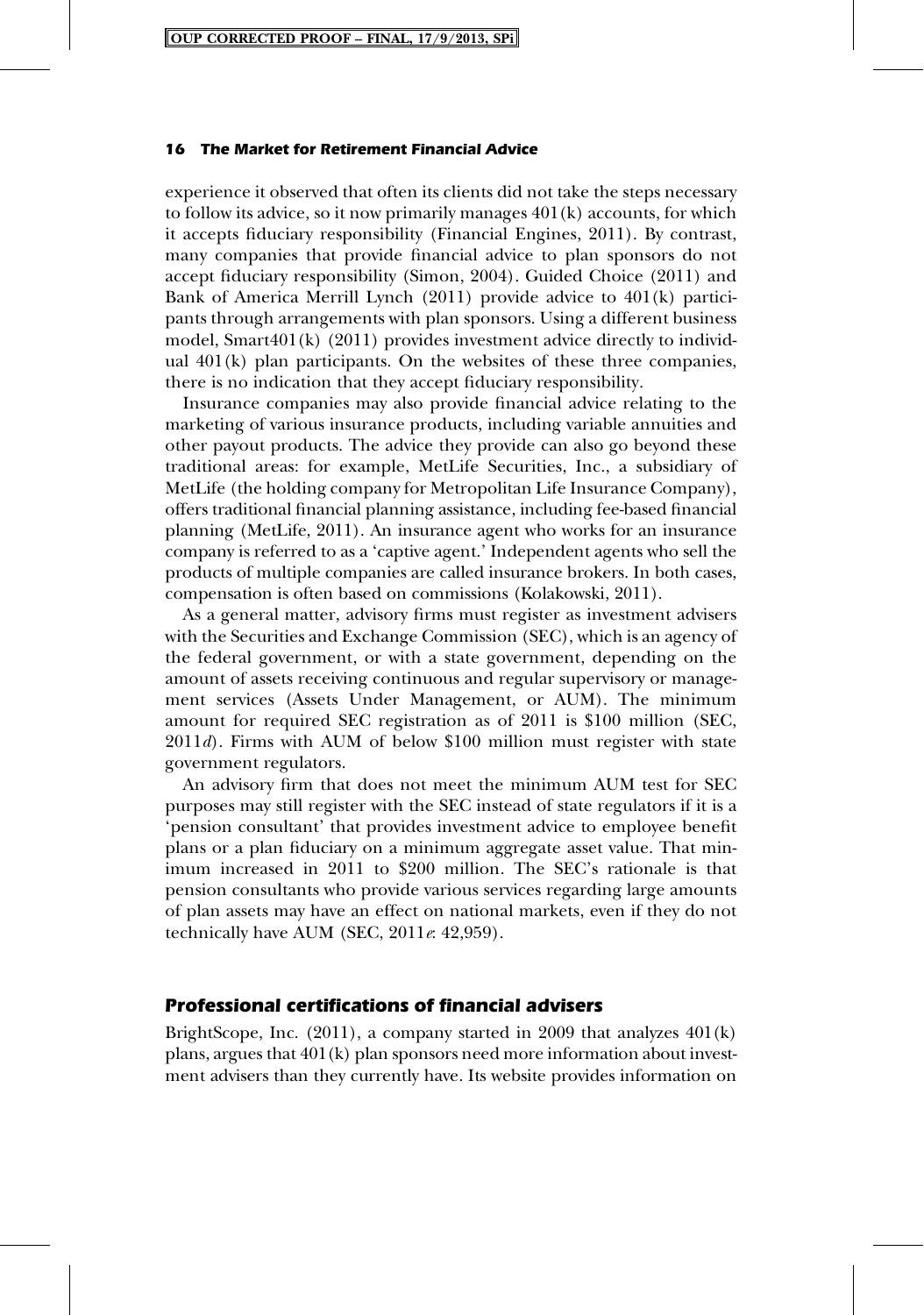about 450,000 investment advisers, including their experience and employment history. The database is slated to over a million names, once advisers registered with individual states are included (Bliman, 2011).

In addition, the Financial Industry Regulatory Authority (FINRA) maintains a database on 1.3 million current and former stock brokers registered with FINRA, and 17,000 current and former brokerage firms registered with FINRA (FINRA,  $2011b$ ). FINRA is a private-sector self-regulatory organization for broker-dealers. Private-sector self-regulation of brokerage firms is generally not found in other countries, with the government having sole regulatory responsibility.

The term 'financial adviser' is not regulated by law, and financial advisers have a wide range of professional backgrounds. They can be accountants, attorneys, estate planners, insurance agents, stock brokers, and investment advisers (Certified Financial Planner Board,  $2011c$ ). FINRA (2011a) warns consumers that the terms financial analyst, financial adviser, financial consultant, financial planner, investment consultant, and wealth manager are generic job titles that are generally not regulated. That is, these titles do not necessarily indicate any given level of expertise or credential.

The requirements for certifications used by financial advisers vary considerably. FINRA (2011a) lists over 100 professional designations for financial advisers. While some designations require examinations and continuing education, others merely signify that the certificate holder has paid membership dues  $(GAO, 2011b)^2$ . Certifications that financial advisers use include Certified Financial Planner, Chartered Financial Analyst, Chartered Investment Counselor, Personal Financial Specialist, Chartered Financial Consultant, Chartered Life Underwriter, and Certified Employee Benefit Specialist. Some financial planners obtain none of these certifications but instead have educational backgrounds as attorneys, accountants, economists, or MBAs.

# Certified Financial Planner

The Certified Financial Planner (CFP) certification is administered by a private-sector organization, the CFP Board. In dealing with clients, CFPs agree to follow the principles of confidentiality, integrity, objectivity, competence, fairness, professionalism, and diligence (Certified Financial Planner Board,  $2011a$ ). CFPs must have at least a Bachelor's degree and have taken specific courses, either at an academic institution or proprietary courses approved by the CFP Board that cover topics on the CFP certification examination. Having a Ph.D. in Economics automatically meets the education requirement, but it would generally not adequately prepare someone to take the examination. Beginning in 2012, the education requirement includes completion of a financial plan development course approved by the CFP Board.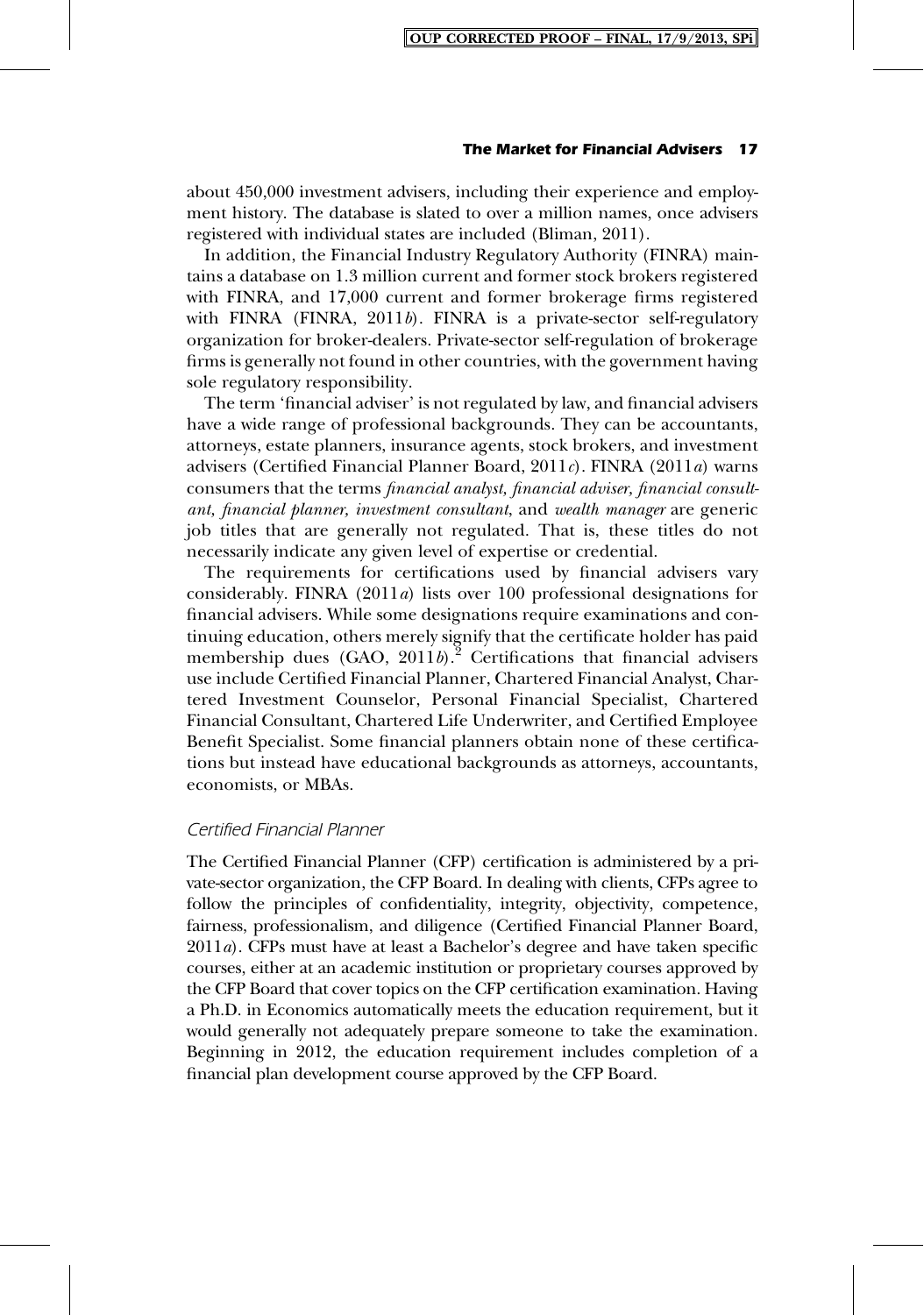Once the education requirement is met, a candidate can sit for the CFP certification examination, which takes 10 hours over two days; the exam fee is \$595. Topics covered include insurance planning and risk management, employee benefits planning, investment planning, income tax planning, retirement planning, and estate planning. Having passed the examination, the candidate must satisfy ethics requirements concerning past illegal activity and agree to adhere to ethical standards in the future. The candidate must also have at least three years of qualifying work experience. Once certified, the CFP must take 30 hours of continuing education every two years, including 2 hours on professional conduct.

# Chartered Financial Analyst

The Chartered Financial Analyst Institute has more than 100,000 members worldwide, making it the world's largest association of investment professionals (Chartered Financial Analyst Institute, 2011). The Chartered Financial Analyst (CFA) educational program requires passing three examinations for which candidates spend on average 300 hours preparing for each. Candidates can complete the program in eighteen months, but, on average, take four years. To enter the education program, an individual must have a Bachelor's degree or be in the final year of earning that degree, or have four years of qualified professional work experience.

The CFA program focuses on corporate finance and investments, including derivatives and alternative investments such as real estate, commodities, and hedge funds. By comparison, the CFP program includes those issues and also covers financial planning issues more broadly. For example, the CFP educational program has a section on Social Security benefits not covered in the CFA program (Certified Financial Planner Board, 2011b). Similarly, annuities are discussed in the CFP program, but they are not covered in the syllabus for the CFA program.

# Chartered Investment Counselor

The Investment Adviser Association (IAA) has established theChartered Investment Counselor (CIC) program (IAA, 2011). A CIC must be a CFA and meet additional requirements established by the IAA, including being employed by an IAA member firm and having five years of qualifying experience.

# Personal Financial Specialist

The Personal Financial Specialist (PFS) program enables Certified Public Accountants (CPAs) to receive professional recognition for their expertise in personal financial planning (American Institute of CPAs, 2011). CPA is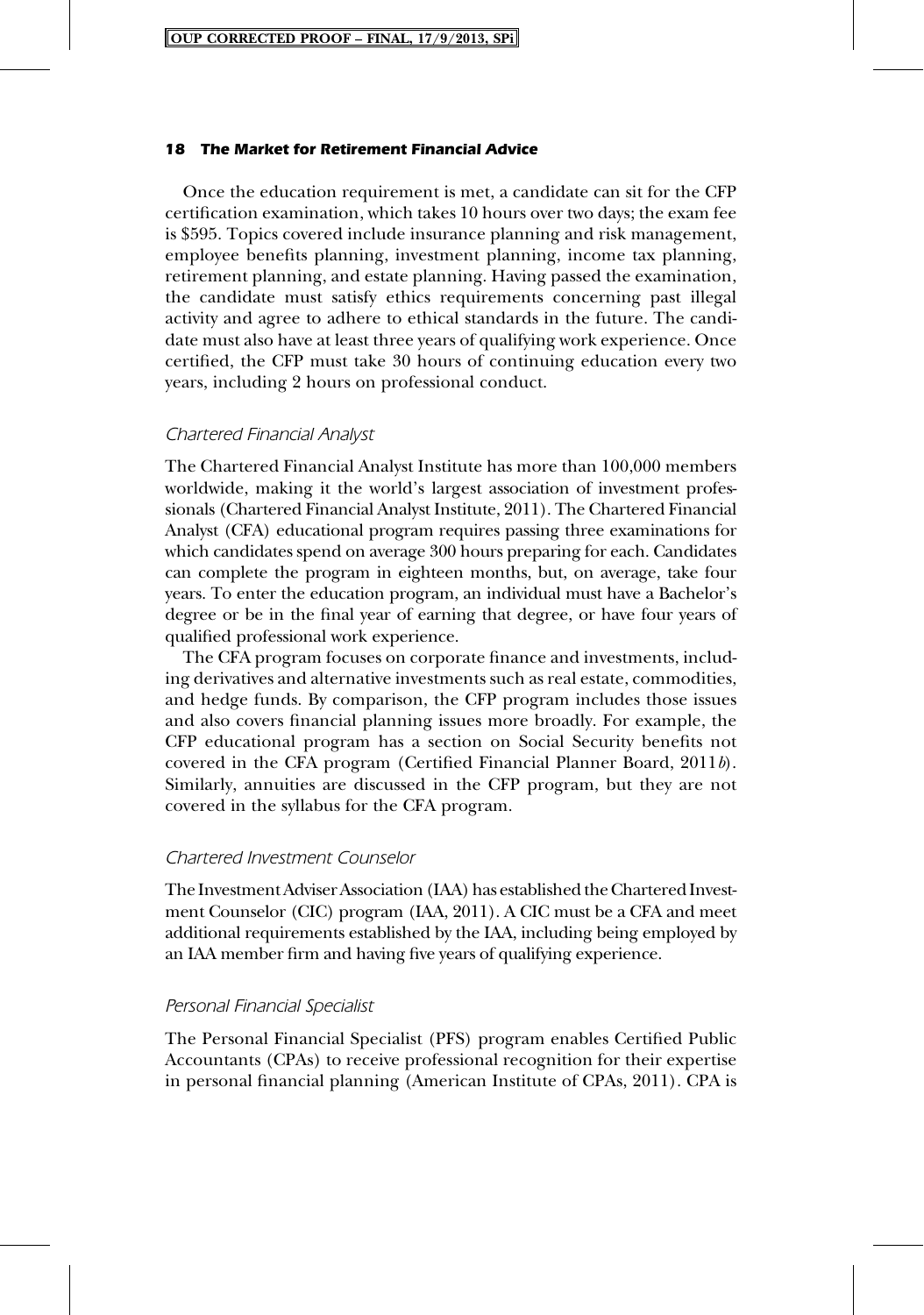the title for accountants who have passed a qualifying examination and have met state requirements concerning education and experience. A PFS must be a member of the American Institute of Certified Public Accountants (AICPA). More than 3,000 CPAs have the PFS certification, or about 1 percent of the membership of the AICPA (Drucker, 2005). According to the AICPA, the PFS's knowledge about tax issues distinguishes this credential from others. Nonetheless, many CPAs who do not have the designation engage in aspects of providing financial advice (Drucker, 2005).

The PFS examination takes over 7 hours. The PFS must have at least two years of full-time business or teaching experience related to financial planning, and must complete at least 80 hours of personal financial education. The PFS must pass the PFS examination. The cost of the examination is \$400 for AICPA members.

# Chartered Financial Consultant

The certifications discussed thus far are awarded by industry or professional groups, but some certifications are awarded by academic institutions. One example is the Chartered Financial Consultant (ChFC) program is offered through the American College in Bryn Mawr, Pennsylvania (The American College, 2011a). The ChFC is trained to meet the financial planning needs of individuals, professionals, and small business owners. The ChFC must complete nine courses—seven required and two elective. The seven required courses include Fundamentals of Insurance Planning and Fundamentals of Estate Planning. The cost of admission to the program is \$135, and the cost per course is \$599. According to the American College, the ChFC program has more extensive education requirements than any other financial planning credential. The education program can be done through self-study or through attending live webinars.

# Chartered Life Underwriter

The Chartered Life Underwriter (CLU) certification is also offered by the American College (The American College, 2011b). The CLU program participant must take five required courses and three elective courses, some of which overlap with the ChFC courses. The cost of each course is approximately \$600. Topics include life insurance law, insurance and estate planning, insurance for business owners and professionals, and retirement planning. Both the ChFC and CLU programs require three years of fulltime professional experience within the past five years. Both require adherence to an ethical code.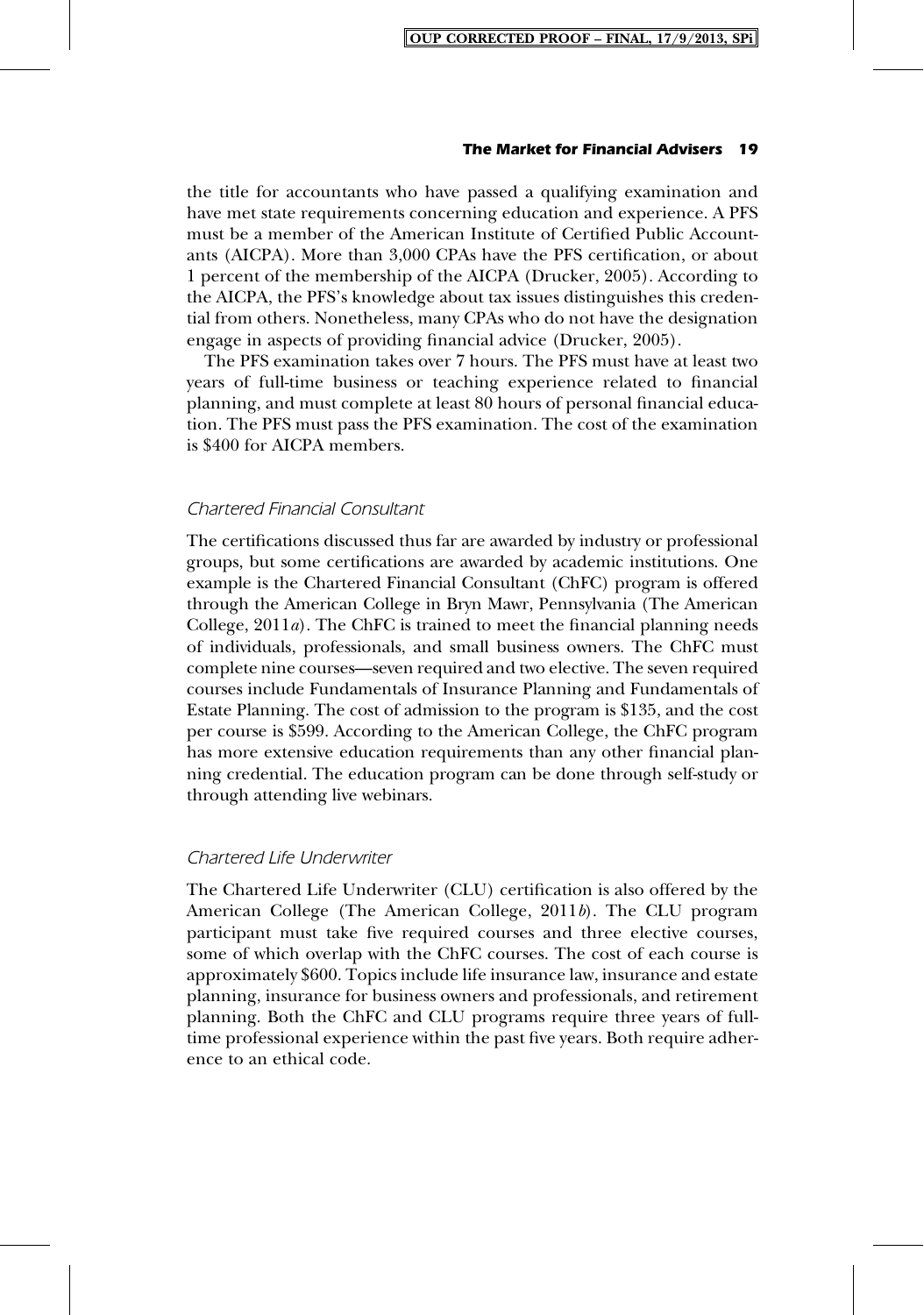Other professional designations include the Certified Fund Specialist (CFS), Certified Investment Management Analyst (CIMA), and actuarial designations such as Fellow of the Society of Actuaries (FSA).

# Fees for financial advice

This section discusses the types of fees charged, issues related to the clarity and usefulness of the disclosure of fees to individuals, fees charged to individuals, fees charged to plan sponsors, and the compensation received by financial advisers.

# Types of fees

Financial advisers charge fees in various ways (Anspach,  $2011a$ ; Maxey,  $2011$ ).

1. They charge a fee as a percent of the client's account balance or the amount of assets they help manage. The larger the minimum account balance and the larger the account, the lower fee percentages tend to be, due to economies of scale. This is the traditional and most common approach, accounting for 85 percent of the revenues of advisory firms in 2010 (Maxey, 2011).

This approach not only provides incentives for the adviser to attempt to increase the individual's asset base, but it may also encourage too much risk taking. In addition, the adviser may have an incentive to not let money exit the asset under management, such as purchasing an annuity or insurance, paying down a mortgage, or drawing down assets to postpone taking Social Security benefits (Maxey, 2011). The adviser may also have an incentive to make moves that bring money into the asset base, such as rolling over a 401(k) plan into an IRA.

Finally, fees based on AUM may give rise to what are known as 'reverse churning' claims. In churning claims, clients accuse brokers of changing their investments in order to increase commissions payable to the broker. Reverse churning claims occur when advisers allegedly ignore accounts by failing to properly monitor or reallocate investments, because the adviser's compensation is based on AUM.

2. Advisers may receive commissions on insurance or financial products they sell to their clients. This compensation may be entirely based on sales commissions, or partly on referral fees paid by third parties. To the client, the advice may appear to be free, but in actuality the client is paying through the fees that third parties charge for managing the investments, conducting trades, etc. This approach has the problem that advisers may have an incentive to buy and sell products when they get a commission for trades (Maxey, 2011).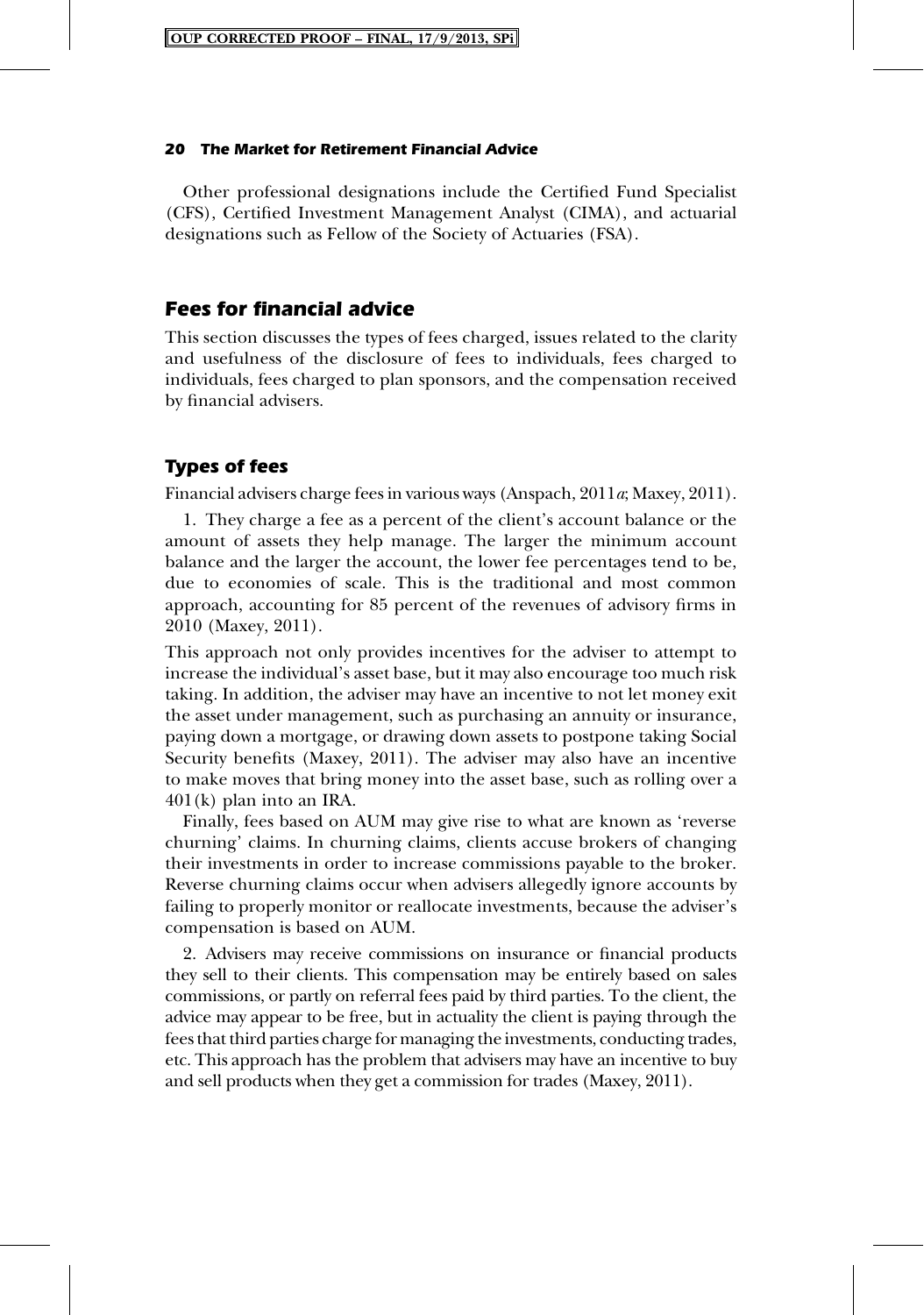3. Many advisers collect both fees and commissions, acting under the descriptor of fee-based adviser versus the fee-only adviser. An adviser receiving both fees from the client and commissions from third parties may rebate some or all of the commissions received to the client through a reduction in fees. This arrangement is called a fee offset.

4. Advisers may charge an hourly rate for their time spent advising clients, or a flat fee for a specific project.

5. Advisers may charge a quarterly or annual retainer fee if the client has an ongoing need for advice, or they may charge a fixed annual maintenance fee.

6. Advisers may charge a fee based on the client's income, or based on the client's net worth (not just their portfolio holdings).

The SEC also lists two other ways financial advisers might charge fees:  $(a)$ subscription fees for a newsletter or periodical; and  $(b)$  performance-based fees tied to the rate of return the client receives on his investments. Performance-based fees can only be charged to wealthy clients.

Advisers who charge fees as a percentage of account balances generally establish minimum fee levels by requiring that their clients have a minimum amount of assets to invest; such asset minimums range from \$20,000 to \$500,000. For example, Merrill Lynch has a minimum of \$250,000 in investable assets for one class of advice, while its Merrill Edge Advisory Center is for people with \$20,000 to \$250,000 in assets to invest and for whom a lower level of service is provided (Merrill Edge, 2011). Vanguard's financial advisers use a minimum of \$500,000 (Vanguard, 2011a). The minimum asset requirements for clients of a number of companies are high compared to the average households' stock holdings. The median holdings of stock outside retirement plans by households aged 45–54 with stock was \$45,000 in 2007 (Bucks et al., 2009).

Different fee structures may be preferable to different types of investors. For example, an hourly fee or a flat fee would presumably be preferable to individuals with insufficient assets to meet the minimums set by advisers charging asset-based fees (Maxey, 2011).

# Disclosure of advisory fees to individuals

Fee levels charged by financial advisers vary widely, but few companies compete based on fees when marketing their services. Financial advisers, even low-cost ones, generally do not highlight fee information on their websites. Generally, websites do not contain information on fees, or if they do, that information can only be obtained with effort. For example, the main pages at the Vanguard  $(2011b)$  financial advice website do not report information as to asset management. This information for asset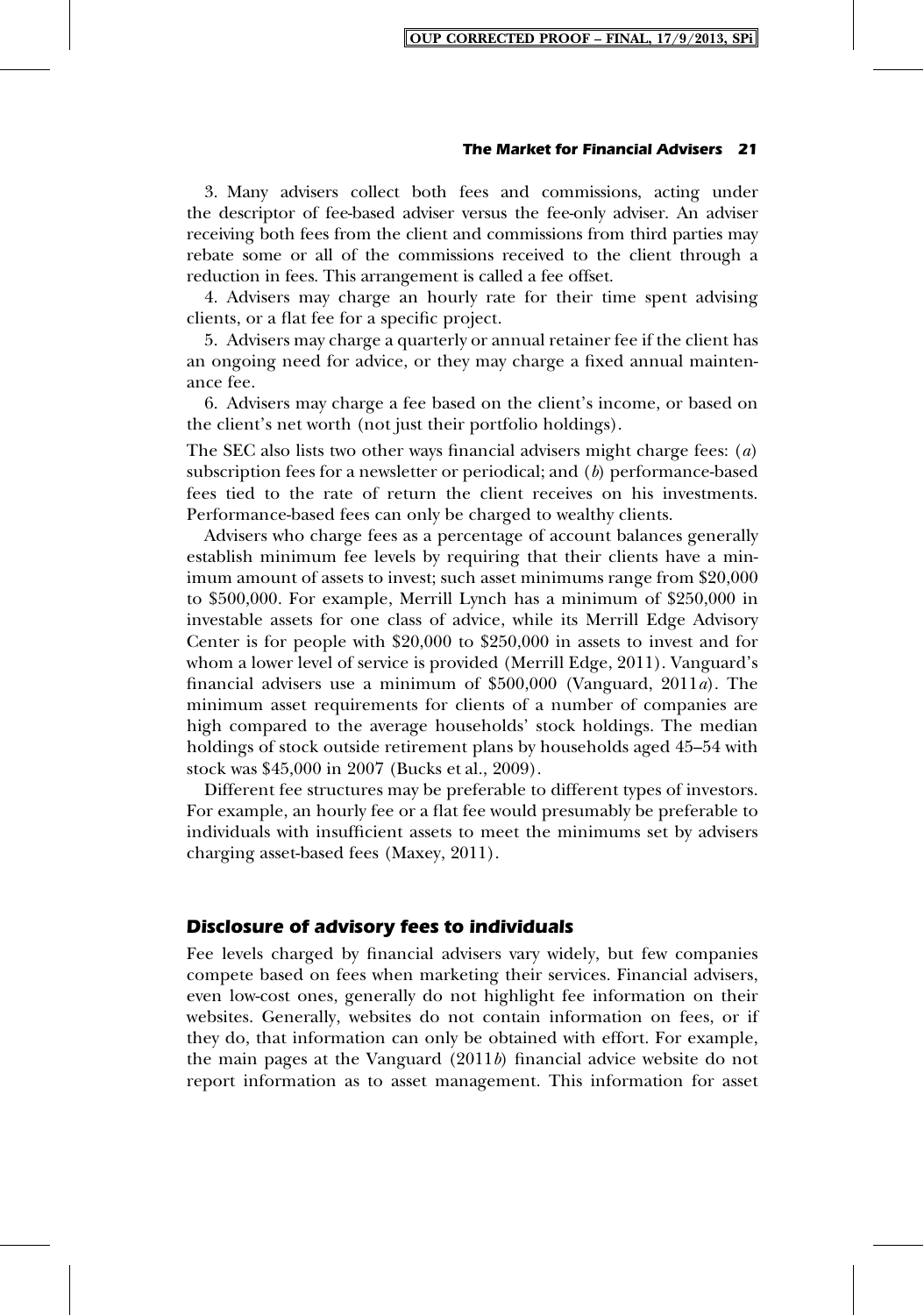management can be obtained with sufficient diligence by following links, but fees for advice are apparently not disclosed on the website. (Vanguard does mention on the first webpage for advice that it provides advice at low cost.) GuidedChoice (2011) indicates on its website that it favors transparency in fees, but it does not provide fee information. Merrill Lynch (2010) never mentions fees on its Global Wealth & Investment Management website. While it might be expected that footnotes would contain technical information of interest only to specialists, TD Ameritrade discloses its fee structure for account management in small print in the third paragraph of a footnote on its website (TD Ameritrade, 2011).

Individuals can obtain information about fees by going to the website of the SEC and examining disclosure forms, called ADV forms, for different advisory companies. Yet few individuals are likely to be aware of this source of information, and even fewer use it. As part of the requirement that advisory firms file an ADV form, the SEC requires that registered investment advisers provide a written disclosure statement (called a brochure) to clients and prospective clients. Disclosure includes information concerning fees. It also requires advisers to make disclosures as fiduciaries, including material facts about the advisory relationship and any conflicts of interest.

Fees for investment advice to individual investors are tax deductible, but fees for investment management are not deductible. Tax deductible financial advisory fees are disclosed on the Internal Revenue Service (taxing authority) IRS Form 1099 provided to clients by their financial services companies after the calendar year has ended; that disclosure does not include management fees and transaction costs. Transaction costs resulting from financial advice involving active management, which are fees the participant pays, are rarely, if ever, disclosed to clients (Turner and Witte, 2008). Advisers acting as brokers are not required to disclose commissions at the point of sale (Maxey, 2011). That information is disclosed later, when the individual receives the confirmation of the transaction.

An issue related to the disclosure of fees is whether such disclosure is used by pension participants, or whether the added cost of disclosure fails to benefit participants. The effects of the disclosure may depend for some investors on the format of the disclosure. Hastings and Mitchell (2011) show that people with low levels of financial literacy are more affected by the formats in which fee information is disclosed, compared to people with high levels of financial literacy who are more likely to understand the information whatever the format used.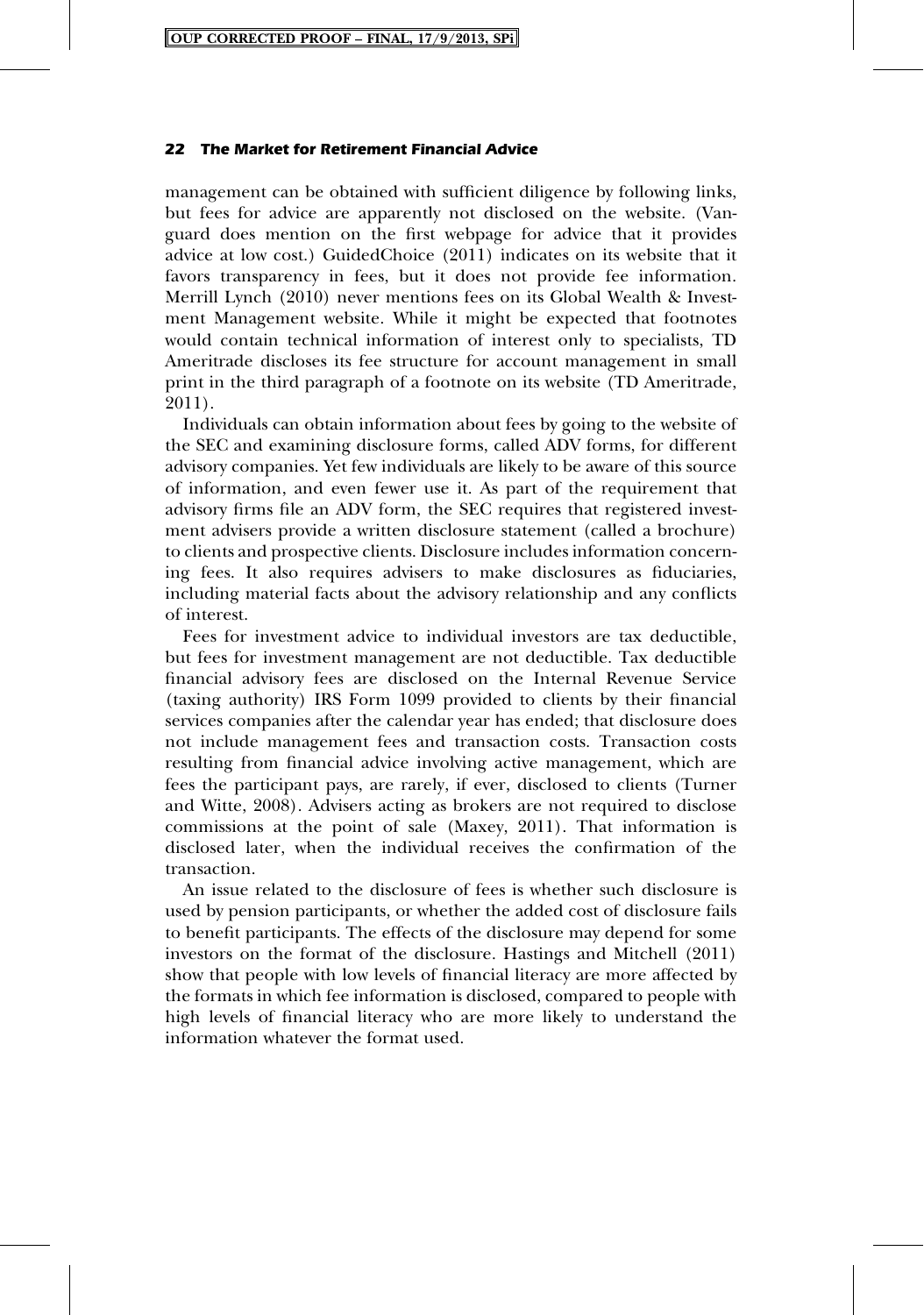# Level of advisory fees charged to individuals

In practice, the level of advisory fees varies widely. For example, T. Rowe Price (2011a) offered financial advice in 2011 to its clients at a flat fee of \$250, with the fee waived for clients with \$500,000 or more invested, or who made a one-time purchase of \$100,000 or more.

Motley Fool (2011) has an innovative way of providing low-cost financial advice that involves greater participation by the client than is generally true. This program, called the TMF Money Advisor, charged a flat annual fee of \$195 in 2011. Part of the cost of providing individual financial advice is the cost of gathering information from the individual and inputting that information into a computer model. Motley Fool's clients input their own financial information into an online computer model, taking about an hour to do so (not including the time required to gather the information). Subsequently, a financial adviser at a call center can look at the information provided online and discuss a computer-generated financial plan with the clients.

One company charges fees at the rate of 1 percent of the individual's Adjusted Gross Income plus 0.5 percent of their net worth (excluding closely held businesses), with the second fee declining to 0.25 percent and then 0.1 percent as net worth grows (Maxey, 2011).

Hourly rates charged by advisers vary widely (Anspach,  $2011a$ ), with the average hourly fee starting at around \$175 an hour in 2011 (Motley Fool, 2011). In practice, we found that company websites rarely reported hourly rates; instead, companies generally require clients to call to find out their hourly rates.

New Means Financial Planning (2011) is a fee-only service in New Hampshire that does provide detailed information about its fees. A financial consultation for clients in their 20s and early 30s costs \$800 to \$1,000. A typical fee to assess how much life insurance and other insurance a person needs ranges from \$600 to \$1,000. Advice on investments in a 401(k) plan ranges between \$400 and \$800 per plan. An assessment of the person's entire portfolio ranges from \$1,000 to \$2,200. Advice on retirement planning ranges from \$1,000 to \$2,000. A comprehensive financial plan costs between \$2,200 and \$4,400. Alternatively, a client can receive advisory services at an hourly rate of \$200 (in 2011 dollars).

Advisers who charge fees as a percentage of assets may have formulas that take several factors into account. For example, as well as the amount of assets, they may take into account the complexity of the client's investment strategy, the frequency of meetings or investment reviews, and the extent of trading activity.

Some financial advisers charge insurance companies for recommending purchase of an annuity. For example, Schwab (2011a) could recommend purchase of an annuity, but only from insurance companies that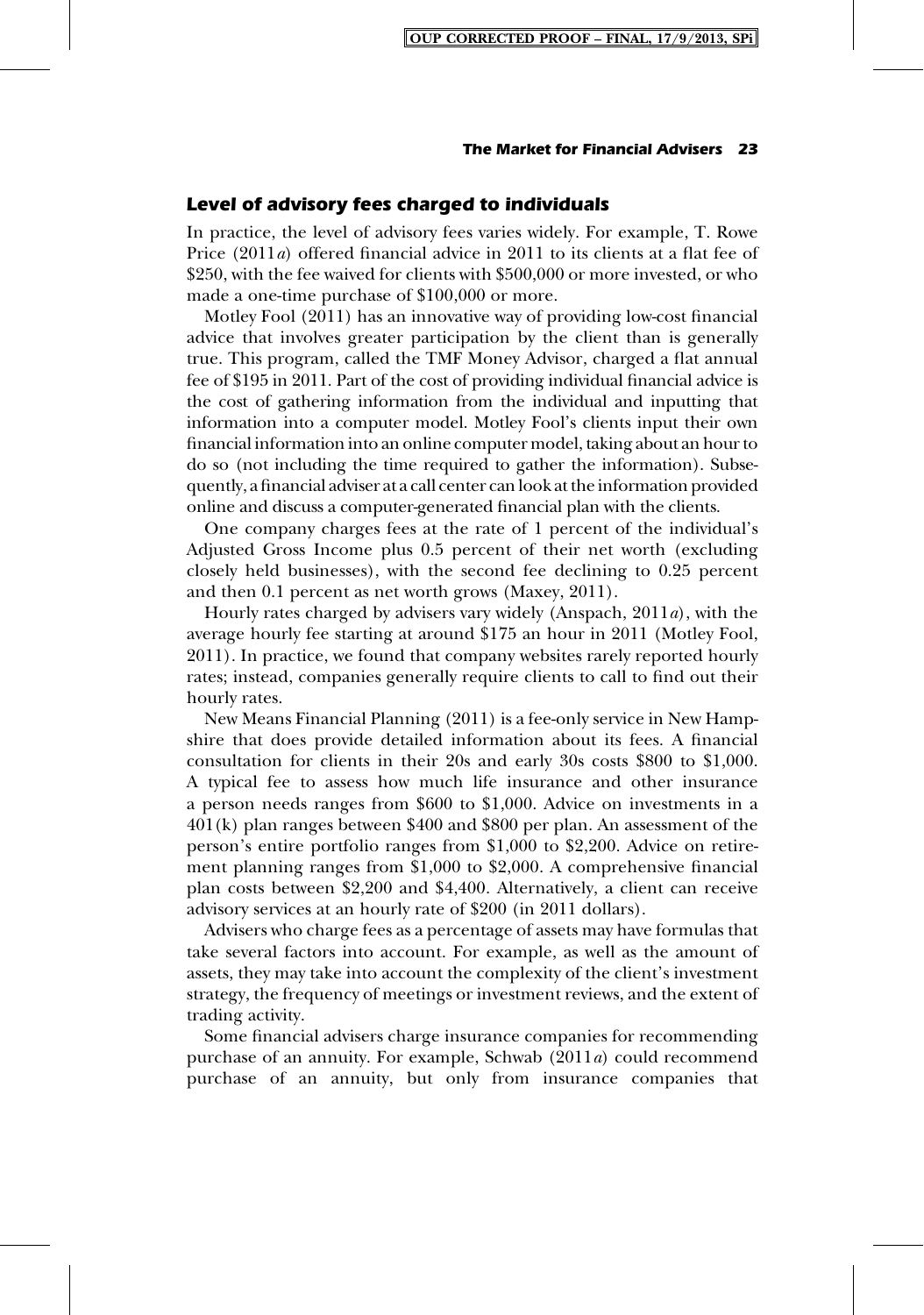compensate Schwab for its role as agent for the sale and servicing of annuity contracts. Generally, Schwab's compensation is based on the amount to be annuitized and the type of annuity. A fixed deferred annuity in 2011 had a 1.50 percent commission paid at the time of purchase, with a 0.65 percent trail commission, paid annually. A trail commission offsets the disincentive to Schwab of removing assets from the base of AUM. A fixed immediate annuity has a 3.50 percent commission paid at time of purchase. These costs are in addition to the charges of the insurance company, and they presumably are passed on to the client.

# Level of advisory fees charged to plan sponsors

Plan sponsors often hire financial advisers to help them make decisions concerning the pension plans they sponsor. For  $401(k)$  plans, these decisions relate to the investment options they offer participants, and also to financial education and advice provided to participants. For DB plans, decisions tend to relate to the selection of investments for the pension fund.

No unique source exists for examining fees charged to pension plan sponsors. Edelman Financial Services establishes 401(k) plans for companies for a one-time setup fee that is not disclosed at its website. It will then manage the  $401(k)$  plan, including providing advice to participants for a flat annual fee (also not disclosed at its website; Edelman Financial Services, 2011). To obtain information about those fees, a plan sponsor must directly contact the firm, which makes it more costly in terms of time and effort to compare fees.

# Compensation received by financial advisers

Users of financial advice need to understand the fees they pay directly to their adviser or adviser's employer, as well as how their adviser is compensated, including indirect effects on his compensation such as compensation from third parties. Compensation from third parties can also affect the advice that the adviser provides. The US Department of Labor (2011) specifies that compensation a financial adviser receives can include 'commissions, salary, bonuses, awards, promotions, or other things of value,' as well as fees. 'Other things of value' include trips and gifts. The precise level of compensation the adviser receives may be difficult to determine when the adviser receives commissions for products he sells, as well as fees.

Advisers who work independently, including those who sell long-term care insurance, may be paid entirely through commissions they receive for products they sell, or may receive fees, or both. Regarding advisers who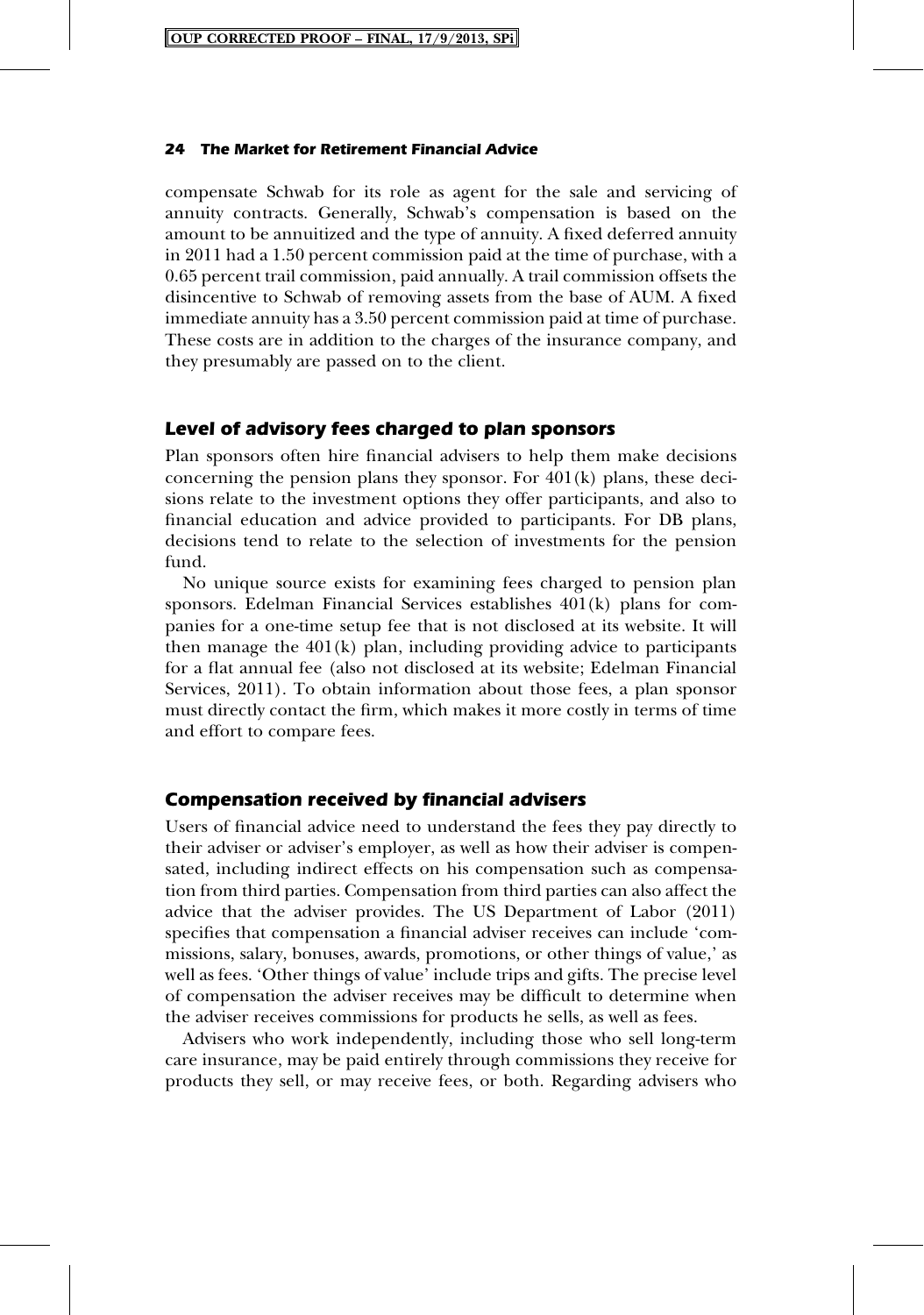work for companies, most companies do not explain how their advisers are compensated, and it can be difficult to obtain information on how compensation by third parties affects the compensation of financial advisers employed by a firm. For example, Benjamin F. Edwards & Co. discloses that it receives third-party payments but indicates that those payments do not directly affect the compensation of employees acting as financial consultants. It discloses further that 'it is possible, through various compensation arrangements, that financial consultants may indirectly benefit from these payments' (Benjamin F. Edwards & Co., 2011), but the firm does not disclose on its website exactly how third-party payments affect a consultant's compensation.

Some financial services companies offer financial advisers options for employment and compensation. Under one option, the advisers are affiliated with the company, but they remain responsible for establishing their office. Under the second option, agents are employees of the company which provides them full office support. Under both options, compensation is based on the business they generate. Agents receive a smaller percentage of their fees and commissions under the second option than the first option.

Some financial advisers also pay CPAs and other professionals referral fees. For example, CPAs may receive referral fees when they refer a client to a financial adviser, ranging from 10–20 percent, to as much as 40 percent, of the fee charged by the adviser (Drucker, 2005). In addition, independent financial advisers recommended by Charles Schwab pay Schwab a fee for referrals (Schwab,  $2011a$ ). These fees are at least partly passed on to clients.

# Issues concerning financial advice provided to individuals

After identifying a qualified financial adviser with expertise that meets their needs, the consumer receiving financial advice may still encounter difficulties. For example, people may not understand the information or advice they receive, and such problems may be age-related (Karp and Wilson, 2011). In addition, people may receive biased advice that may not be in their best interest when they have difficulty evaluating the quality of the advice received. According to a survey by the Investor Protection Trust, about 20 percent of adults aged 65 or older report having 'been taken advantage of financially in terms of an inappropriate investment, unreasonably high fees for financial services, or outright fraud' (Infogroup/ORC, 2010). Other problems they may encounter are inaccurate information, such as use of overly optimistic rate of return assumptions in financial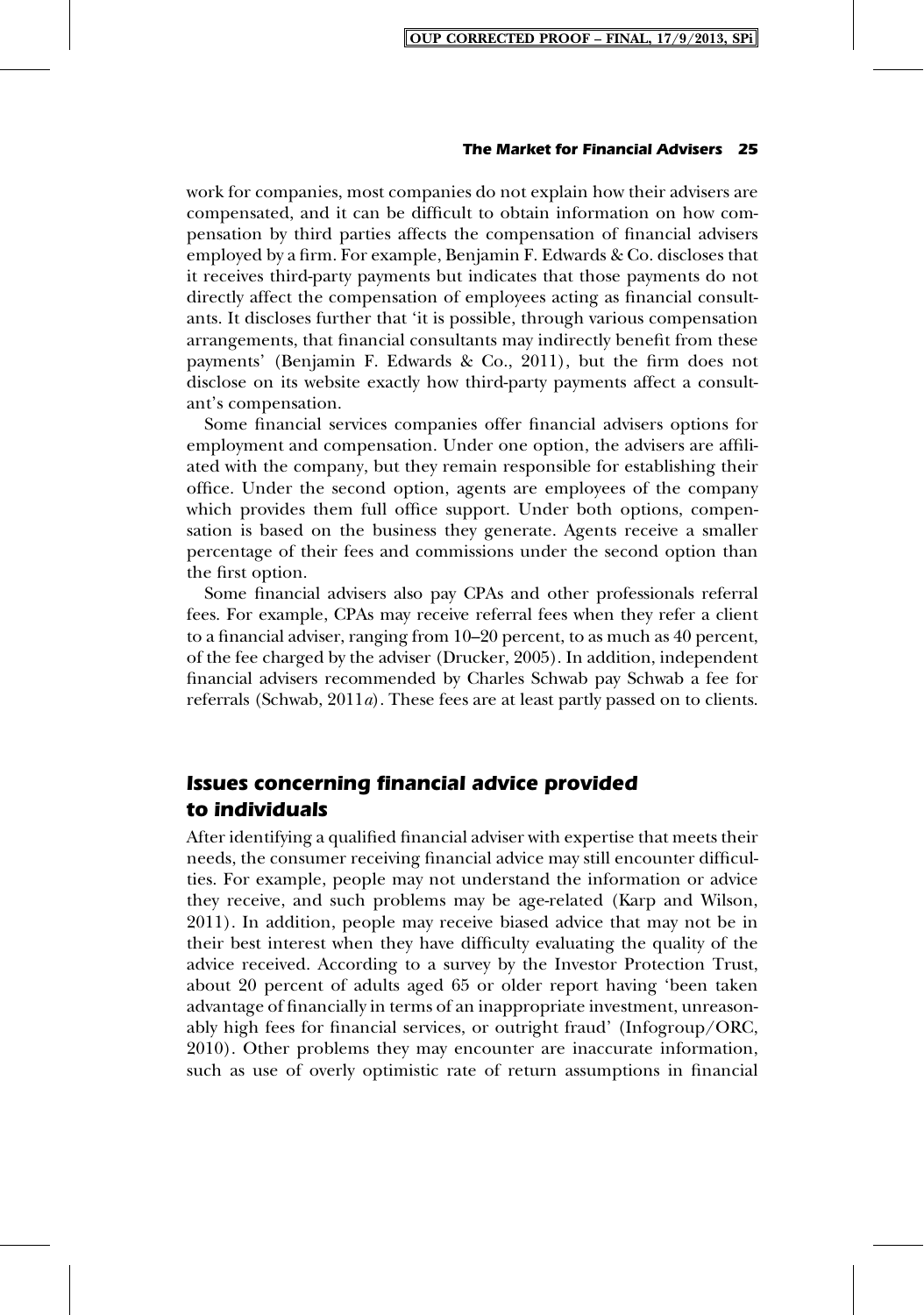projections (Turner and Witte, 2009), or lack of advice on certain topics, such as annuitization (Turner, 2010).

Next we turn to problems in understanding advice caused by terminology, advice relating to the marketing of products where a fiduciary duty does not apply, and problems in quality of advice caused by conflicts of interest that advisers may have.

# **Terminology**

Financial advice can be hard to understand because of the terminology advisers use: for instance, consumers may be unclear as to the difference between a fee and a commission, or know what a load is. A fee is a payment the adviser receives from the client for providing advice. A commission is a payment the adviser receives for selling a financial product. A load is the commission investors pay when they purchase retail mutual funds. Other examples include 'wrap fees' and 'discretionary versus non-discretionary assets.' A wrap fee is a fee charged for providing a bundle of services, without breaking out the charges for the different components of the bundle. Discretionary assets are assets for which the client has delegated responsibility for management to the management company. The fine print relating to financial advice is often difficult to comprehend. As an example, prospectuses may mention 12b-1 fees, with no explanation as to what they are. These fees are marketing or distribution fees charged by mutual funds.

# Advice related to marketing where a fiduciary duty does not apply

When marketing products to consumers, financial service providers often do not have a duty to provide advice in the best interest of the client (GAO,  $2011a$ . For example, many insurance companies market variable annuities. These are investment products until retirement, at which point the investor has the option of converting them to annuities, with one option being converting them to variable annuities whose payouts vary depending on the investment performance of the underlying assets. One firm suggests that variable annuities offer for market appreciation with tax-deferred accumulation and future income. The SEC, however, suggests that many people may be better off investing the maximum amounts in their IRA and  $401(k)$  plans before purchasing variable annuities (SEC,  $2011f$ ).

Conflicts of interest can arise with financial advisers at several points in the 401(k) decision-making process. For instance, plan participants may be affected by conflicts of interest when sponsors receive advice as to what investment options to include. This determines the choice set, given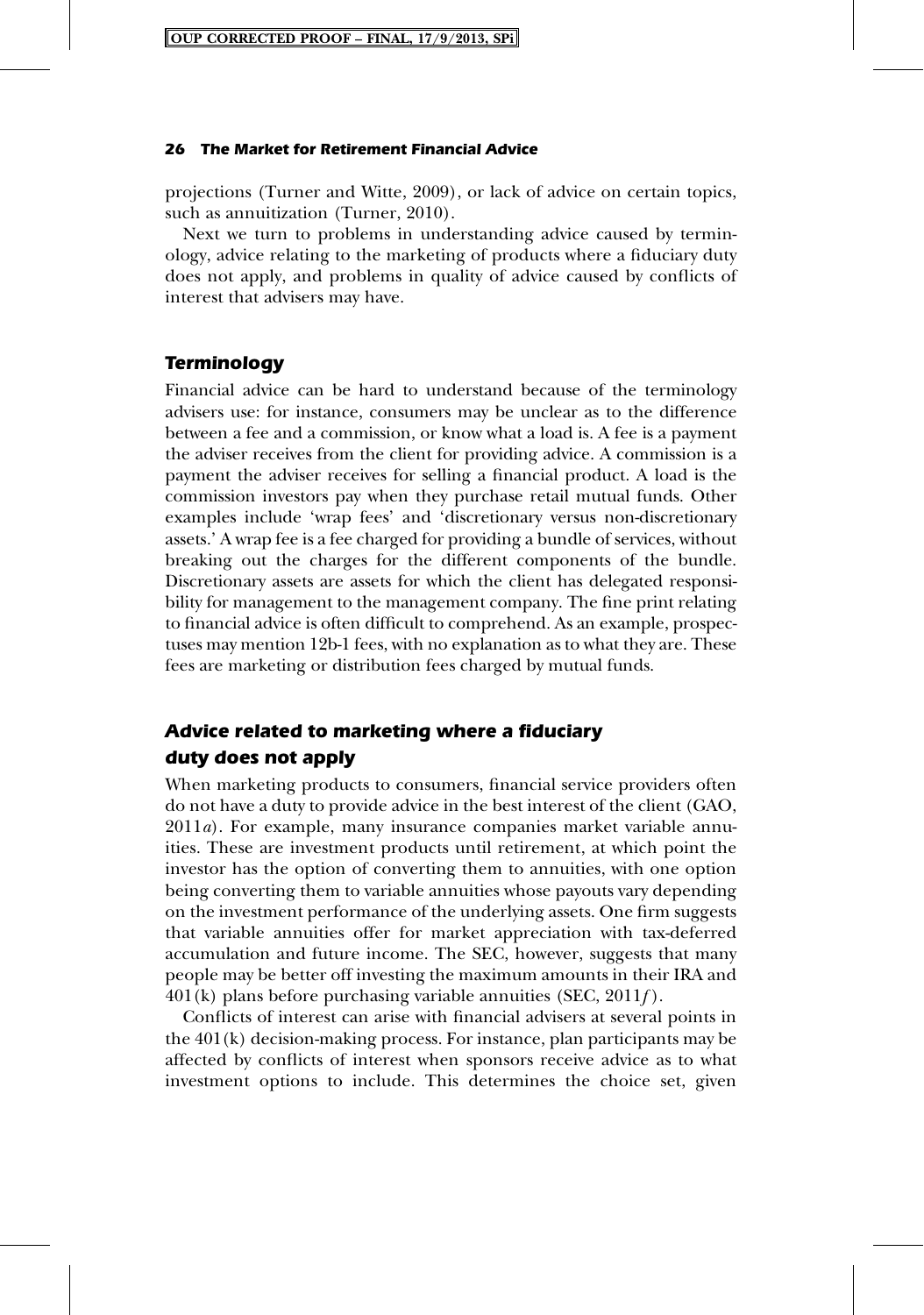participation in the plan. In recent court cases, some  $401(k)$  plan participants allege they lost millions of dollars collectively because of investment options with high fees that benefited their plans' investment managers. Participants may pay too much in fees when low-fee options are not available (GAO, 2011a).

Moreover, financial advisers may encourage pension participants to not contribute more than the amount necessary to receive the full employer match, and instead to put extra savings into financial products outside the plan if the adviser receives commissions on those products (Pettus and Kesmodel, 2010).

Plan participants may also be affected by conflicts of interest of advisers when they select funds from among the investment options available to them. Some participants may not distinguish between financial education, where the provider does not have a fiduciary obligation, and financial advice, where the provider may have a fiduciary obligation. Participants may become confused, for example, if advisers highlight only the products of the company providing the education (GAO, 2011a).

Sometimes a financial adviser may fail to explain the value of selecting low-fee funds, for instance when the adviser is connected to a mutual fund family, so he may recommend only those funds without mentioning fees. The potential magnitude of this conflict can be assessed from data on expense ratios. In 2010, according to the Investment Company Institute (ICI), the asset-weighted expense ratio for stock mutual funds invested in  $401(k)$  plans was 71 basis points (ICI,  $2011a$ ). This figure represents the result of decisions by plan sponsors as to what funds to offer, as well as decisions by plan participants as to what funds to choose. This figure is higher than the expense ratios for institutional low-cost stock index mutual funds. While 401(k) participants may receive more services than do individual investors, which raises costs, employers could negotiate for institutional rates to lower costs.

Participants may also be adversely affected by conflicts of interest by advisers when participants leave the companies sponsoring their 401(k) plans. That is, some individuals may encounter biased advice when considering whether to roll over a  $401(k)$  plan to an IRA. Research suggests that providers may gain higher fees from consumers moving their money to investments outside  $401(k)$  plans (GAO,  $2011a$ ). Mutual fund companies and insurers encourage individuals to roll over their 401(k) plan accounts from former employers into IRAs. This may not be in the best interests of individuals, due to possibly paying higher fees. Individuals may also encounter advice to roll over their  $401(k)$  accounts, even when not seeking advice, since mutual funds advertise their advice on television and in other media. The US Department of Labor (2011) currently does not consider this type of advice to be investment advice, and thus it is not covered by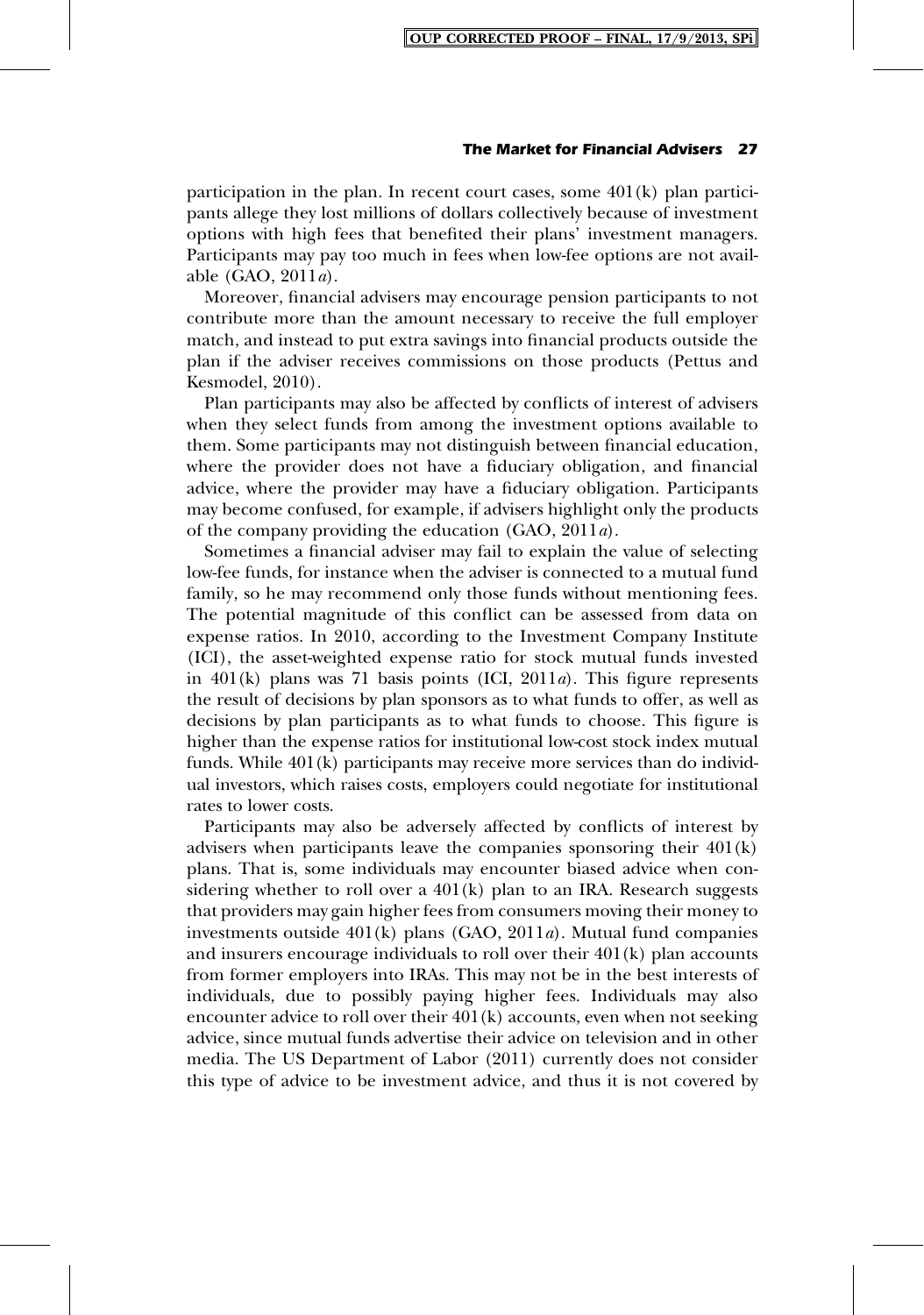fiduciary standards. Also, individuals may be affected by conflicts of interest when they seek advice as to the investments of their IRAs.

The potential magnitude of the costs resulting from advice concerning rollovers from 401(k) plans to IRAs is large. Between 1998 and 2007, more than 80 percent of funds contributed to IRAs came from rollovers from other plans, primarily 401(k) plans but also including other defined contribution (DC) plans and DB plans  $(GAO, 2011b)$ . In 2010, IRAs held \$4.5 trillion in assets versus \$2.9 trillion in  $401(k)$  plans (Investment Company Institute,  $2011b$ ; accordingly, IRA rollovers are one of the main drivers of the structure of the US retirement income system. IRA account holders typically pay higher fees than 401(k) plan participants—about 25 to 30 basis points a year higher (GAO, 2011a).

Inertia would tend to cause  $401(k)$  participants to keep their  $401(k)$ accounts with their former employers where sensible. Inertia has been cited as a powerful force regarding employee contributions to  $401(k)$ plans (Choi et al., 2004). The force of inertia, however, has been overcome with respect to rollovers in a major way. One explanation for this phenomenon may be that individuals receive advice from mutual funds and other financial service providers, encouraging them to roll over their  $401(k)$ accounts to earn higher fees.

# Conflicts of interest affecting individual investors

For individuals holding non-qualified investments (investments not benefiting from the preferential tax treatment received by pensions), the potential for conflicts of interest depends on the choice of investments. Due to how advisers are compensated, some may provide biased advice to individuals concerning the choices between mutual funds and individual stocks; for example, some advisers are paid by mutual funds that their clients select, biasing them in favor of those funds. Others may receive higher compensation for recommending individual stocks in a portfolio they manage than for recommending low-cost mutual funds. At Schwab, advisers receive 0.0028 percent of assets as a fee for funds invested in individual stocks, 0.0350 percent of assets for money invested in mutual funds, 0.0595 percent for assets invested in Schwab-managed portfolios, and 0.0770 percent for assets enrolled in Schwab Private Client where the adviser provides ongoing services (Schwab, 2011b). At Ameriprise (2011), some employees receive higher compensation if they recommend and sell affiliated mutual funds, than if they sell mutual funds not affiliated with Ameriprise. Conflicts of interest also arise when a firm underwriting an IPO (Initial Public Offering of stock) also provides advice to retail clients, encouraging them to purchase the stock (Loewenstein et al., 2011).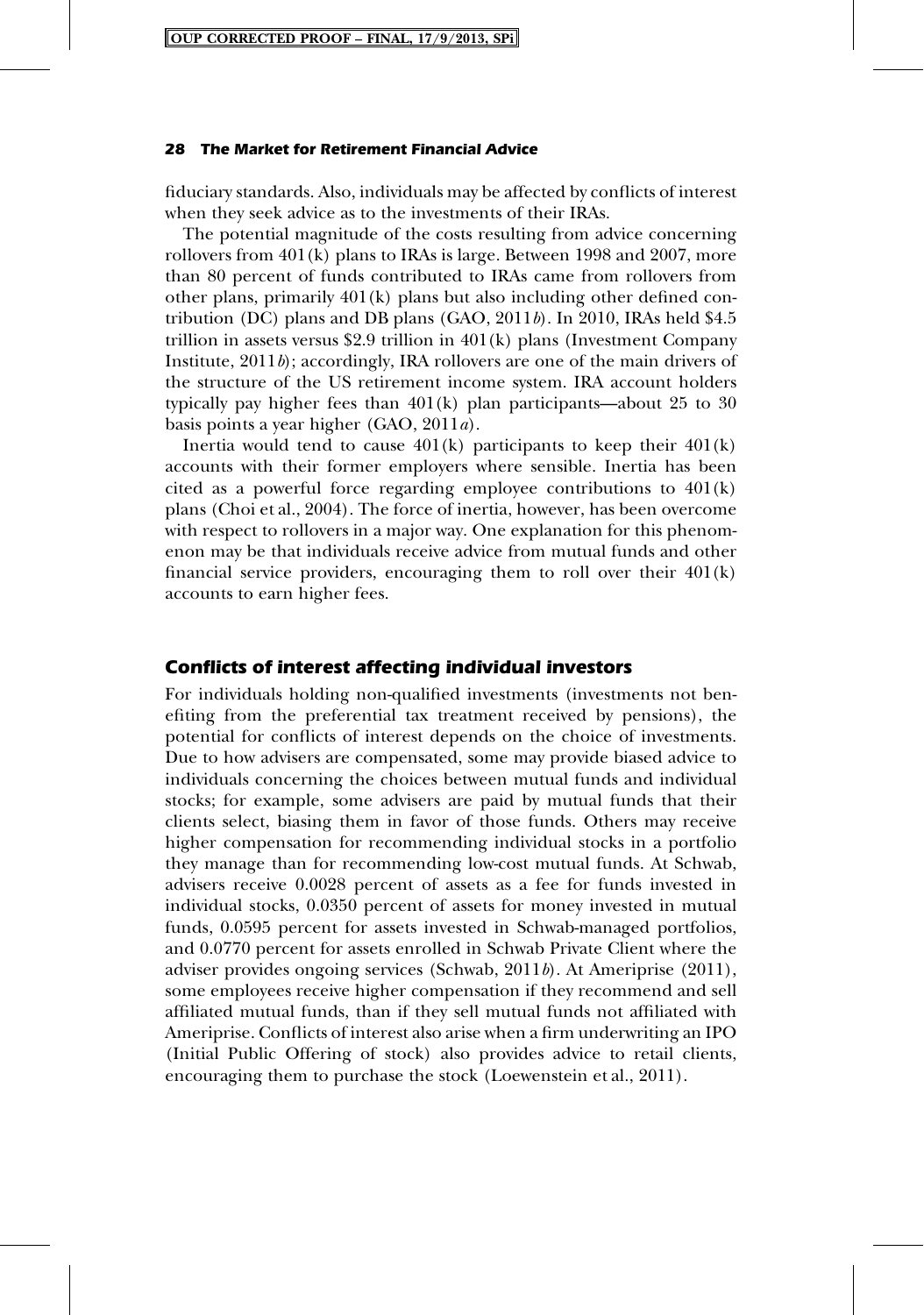Financial advisers charging ongoing fees may also be biased toward recommending active management associated with higher transaction costs, rather than passive management in index funds, so as to boost the commissions from the broker-dealer that the adviser receives (GAO,  $2011a$ ). Schwab (2011b) compensates some advisers based on the clients increasing the amount of trading that they do.

# Issues affecting the quality of financial advice provided to plan sponsors

Conflicts of interest affecting the quality of advice are also relevant to plan sponsors, because some mutual funds pay advisers who recommend funds. These payments can create a conflict of interest, if an adviser directly or indirectly receives compensation from marketing certain funds. Furthermore, low-cost funds tend not to offer such payments. For example, some mutual funds offer share classes with no revenue sharing and lower expense ratios, alongside share classes with revenue sharing and higher expense ratios (Reish and Ashton, 2011). Revenue sharing occurs when a mutual fund pays an adviser to recommend the fund (Moon, 2004). The payments may be characterized as paying for expenses relating to selling the fund. At least one service provider—Securion—deals with the issue of revenue sharing by passing on all revenue sharing to the plan, crediting the amounts to the individual accounts that generated the revenue sharing (Reish and Ashton, 2011).

The amount of revenue-sharing payments advisers receive varies considerably. One study found that payments range from 5 to 125 basis points annually (GAO, 2011b). Employee Retirement Income Security Act (ERISA; US private pension law) requires pension plan sponsors to consider conflicts of interest when selecting service providers (GAO, 2011a). For example, an investment adviser may purposely not negotiate for the lowest transaction fees for plan participants for buying and selling shares. As a result, the broker-dealer would pay the investment adviser out of these higher fees  $(GAO, 2011a)$ .

# Evolving legal and regulatory issues

The US legal system has struggled in recent years with the regulation of financial advisers, including regulation of the services they provide to employee benefit plans sponsored by private-sector employers. The continuing evolution of the legal and regulatory issues may be attributed to a number of factors. The increase in assets held in  $401(k)$ -style plans and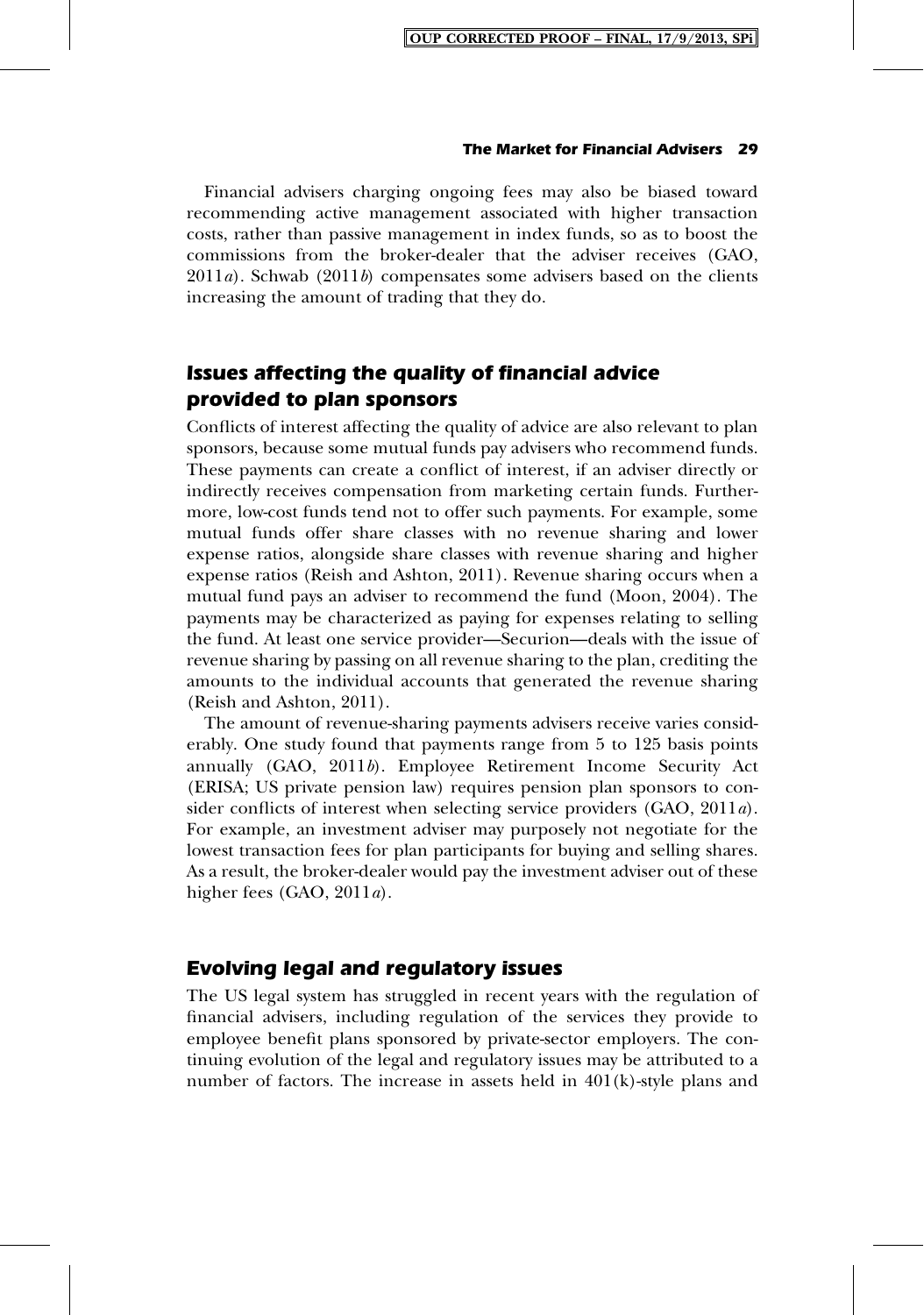IRAs has drawn the attention of regulators to the importance of investment selection in retirement security (EBSA, 2011). Behavioral economists have contributed to the debate by investigating questions such as whether investors benefit from an expanded set of investment alternatives (Benartzi and Thaler, 2002). Among the research mandated by Congress after the financial crisis was a study of the regulation of financial planners by the Government Accountability Office (GAO), an independent agency of the federal government, and a study of the regulation of investment advisers and broker-dealers by the Staff of the SEC (GAO, 2011b; SEC Staff, 2011b). The SEC is responsible for regulation of the US capital markets and investor protection. Next we explain legal issues as they relate to financial advisers, provide some background on the history of those issues, and update the status of regulatory efforts.

# Conflicts of interest

The primary legal issues regarding investment advisers are grounded in identification of the conflicts of interest that may exist in the provision of investment advice and how best to mitigate such conflicts in ways that are understandable to investors. The SEC is concerned with these issues as part of its general mandate to protect investors and specifically in its interpretation and enforcement of the Investment Advisers Act of 1940 (Advisers Act). The Employee Benefits Security Administration (EBSA) of the Department of Labor has an overlapping regulatory interest because of its mandate to regulate private-sector employee benefit plans, such as 401(k) plans, including regulation of the entities that provide services to those plans and to the employees who participate in the plans. As discussed below, the overlapping regulatory authority of the SEC and EBSA increases the complexity of regulatory efforts. That complexity is increased further through the involvement of the self-regulatory agency, FINRA, which regulates broker-dealers including broker-dealers who provide investment advice, and various state agencies that regulate advisers who engage in securities-related transactions and sales of insurance products.

The US legal system uses three methods to mitigate conflicts of interest. Those three methods are: (*a*) requiring disclosure, (*b*) prohibiting specified actions, and  $(c)$  subjecting actions or actors to fiduciary duties. Each of these methods is used in the context of investment advice. Turning to disclosure first, the relevant legal standard may require that an actor such as an investment adviser disclose its conflicts of interest so that the client can consider the existence of the conflicts when selecting an investment adviser and in evaluating its recommendations. For advisers who are fiduciaries, disclosure of conflicts of interest typically is part of the adviser's general fiduciary duties.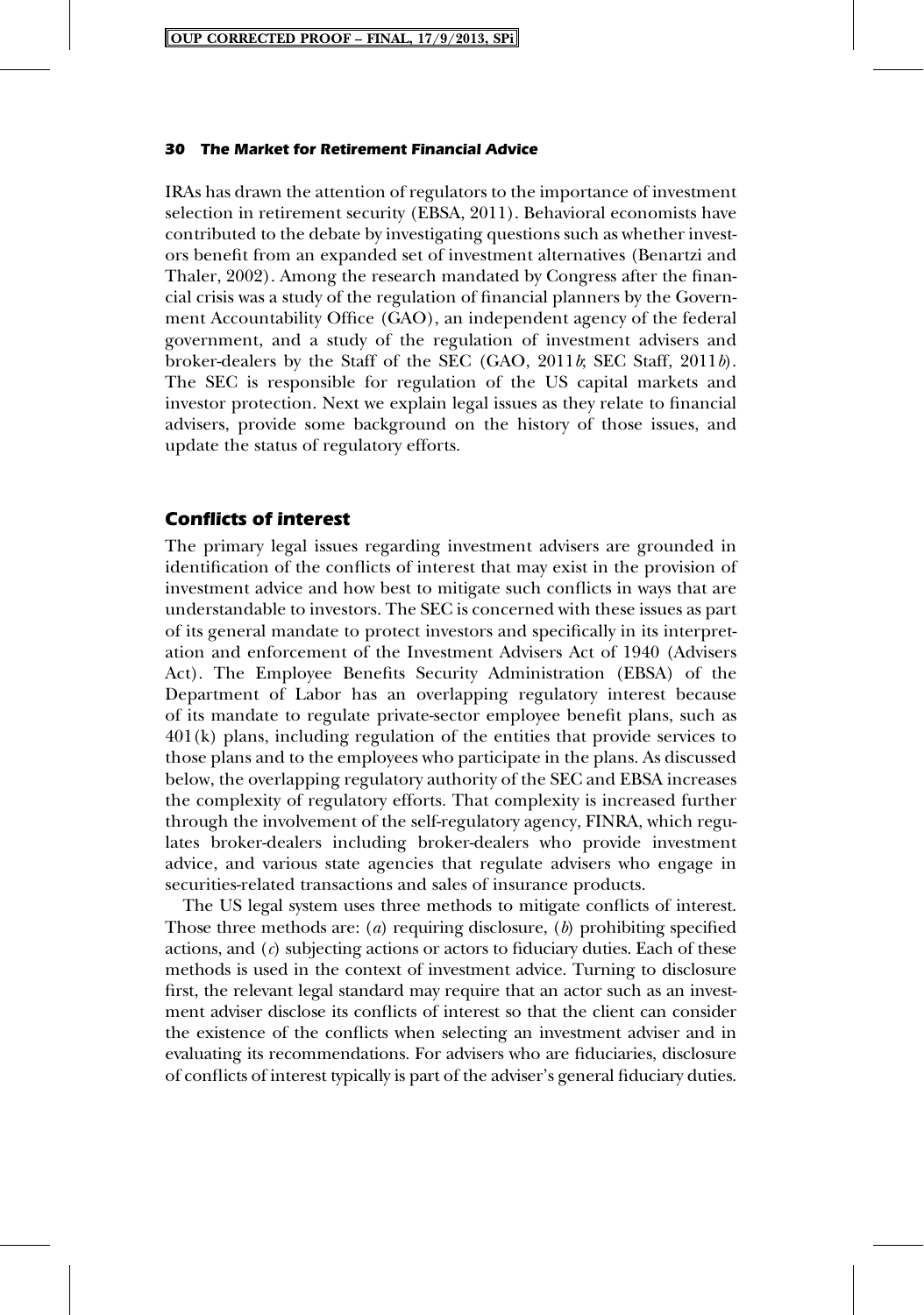Specific disclosure requirements sometimes go beyond the general fiduciary obligations. For example, advisers who register with the SEC must disclose conflicts of interest in their public filings (SEC Staff, 2011*b*: 19, 22). Federal securities laws require broker-dealers to register with the SEC and prohibit broker-dealers from engaging in fraudulent actions. The prohibition on fraud results in an implied obligation to disclose significant conflicts of interest. FINRA rules require broker-dealers to disclose conflicts of interest in certain situations but the FINRA staff does not believe that there is a general requirement that broker-dealers disclose their conflicts of interest at the beginning of a client relationship or transaction (GAO,  $2011b$ .

The second method of mitigating conflicts of interest—prohibition applies to some investment advice provided regarding benefit plan assets through ERISA's ban on 'prohibited transactions.' Prohibited transactions include transactions where a fiduciary to a plan or an affiliate of the fiduciary is compensated for providing investment advice to participants in the plan (EBSA, 2011: 66,136). Exemptions from these prohibitions do exist and permit actions by any party so long as the actions fit within the terms of the exemption. EBSA has provided guidance and exemptions over time regarding the provision of investment advice on benefit plan assets. As explained later, legislation in 2006 provided a new, statutory prohibited transaction exemption for certain transactions connected with the provision of investment advice (Muir, 2010).

The Advisers Act also contains categorical prohibitions relating to investment advice. For example, it prohibits investment advisers, whether registered with the SEC or not, from charging advisory fees based on account performance. There are limited exceptions from that prohibition, such as for advice provided to high net worth individuals.

The third legal response to conflicts of interest is to designate the conflicted adviser as a fiduciary. Because of the complexity involved in fiduciary obligation and the incentives established by such a designation we address those matters next, and in some detail.

# Investment advisers as fiduciaries

First we discuss the standard of conduct a fiduciary investment adviser must meet and compare it with the standards applied to non-fiduciary advisers. Next we describe the lines the current legal definitions draw between when an investment adviser is a fiduciary and when an adviser is not a fiduciary. Then we explain how the standards and the technical legal definitions result in confusion among investors about whether the investment advice they receive is provided by a fiduciary or a non-fiduciary adviser.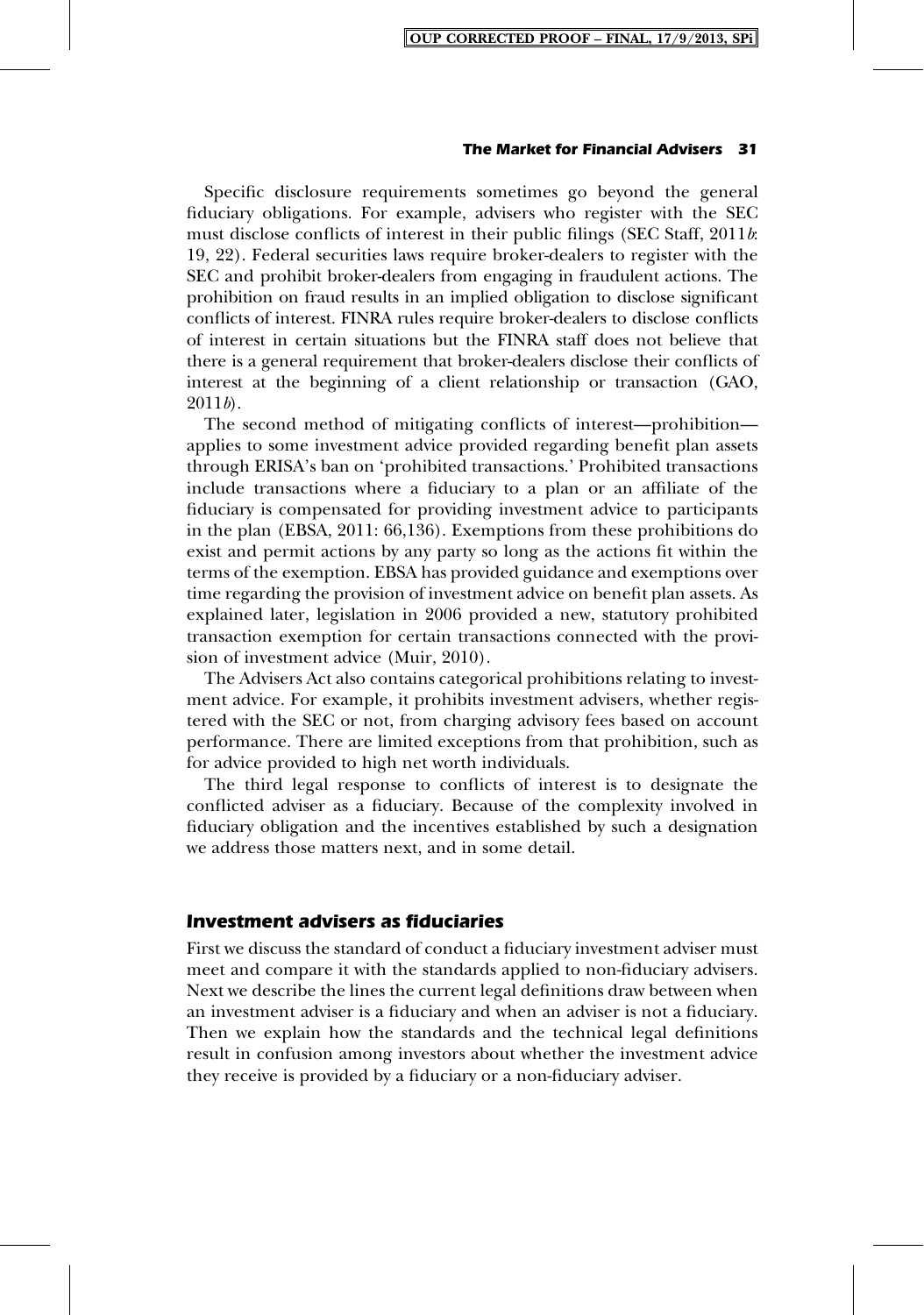# The effect of fiduciary regulation on investment advisers

The legal obligations owed by a fiduciary to its clients significantly exceed the obligations owed in traditional contracting relationships. The higher standard is the point of imposing a fiduciary obligation to mitigate conflicts of interest. The precise obligations of a fiduciary vary depending on factors such as context and statutory provisions. There is general agreement though that all fiduciaries must meet the basic duties of: (a) loyalty, which requires the fiduciary to act in the client's best interest, and  $(b)$ care, which requires the fiduciary to act reasonably on the client's behalf (Laby, 2008: 105–6). The duty of loyalty responds directly to the threats imposed by conflicts of interests and generally requires, among other things, that a fiduciary subordinate its own interests to the interests of its client (Laby, 2011: 1055).

ERISA implements the fiduciary duty of loyalty through its statutory 'exclusive purpose rule.' As a result, fiduciaries of employee benefit plans, including 401(k) plans, must act for the purpose of providing plan benefits and paying plan expenses and not for their own benefit. For example, if management fiduciaries advised employees with employer stock in their 401(k) plans not to tender company stock in a tender offer in order to entrench management, that advice probably would violate the exclusive purpose fiduciary obligation (Muir, 2002: 21).

Similarly, the Advisers Act requires an investment adviser to 'serve the best interests of its clients, which includes an obligation not to subordinate the clients' interests to its own' (SEC Staff, 2011b: 22). The Advisers Act also requires an investment adviser to disclose information on conflicts of interest (SEC Staff, 2011b: 22).

In contrast with the fiduciary duty of loyalty, non-fiduciaries are often referred to as interacting with others at 'arm's length.' At arm's length is the standard that typically is applied to business transactions where each party is expected to work or negotiate in its best interest. Black's law dictionary defines at arm's length as: 'Beyond the reach of personal influence or control... [w] ithout trusting to the other's fairness or integrity' (Black, 1983). Specifically, broker-dealers who are not fiduciaries because they provide financial advice that is incidental to their work as brokerdealers and do not receive 'special compensation' for the investment advice are governed by a suitability standard—the advice must be suitable for the client. Suitability is a lower standard than a requirement to act in a client's best interest. The standard of care required of insurance agents depends on the law of the relevant state but may be a suitability standard  $(GAO, 2011b. 16-17)$ .

Understanding the effect of fiduciary regulation on investment advisers requires understanding not just the obligations imposed on advisers but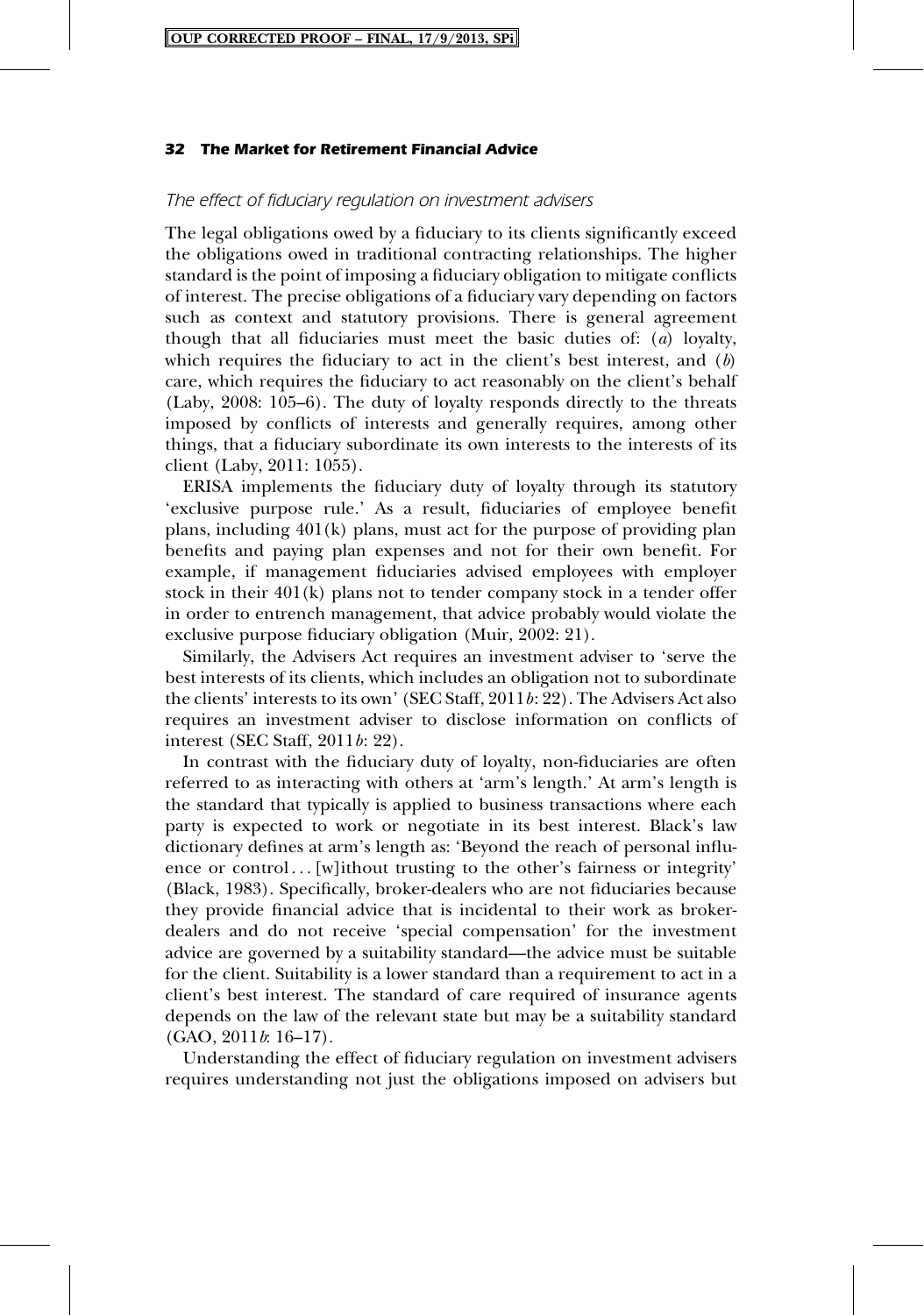also the penalties imposed for fiduciary breach. ERISA permits EBSA or individuals to bring lawsuits for breach of fiduciary duties and contains potentially severe penalties. Those harmed by a fiduciary breach may receive a monetary award to compensate for the harm. And, a court may prohibit a breaching person or entity from acting as a fiduciary to other ERISA plans (Stanley, 2000: 701). Some commentators have argued that these relief provisions are insufficient to discourage illegal conduct because punitive damages, pain and suffering, and similar kinds of relief are not available (Schultz, 2011). By contrast, the Advisers Act does not permit individual investors to bring lawsuits alleging fiduciary breach; instead the SEC has enforcement authority (SEC 44). That authority permits the SEC to impose a variety of remedies for fiduciary breach, including monetary penalties and revocation of the adviser's registration (SEC Staff,  $2011b$ : 44, A-17).

The law imposes fiduciary standards and penalties for breach of those standards in order to protect investors from conflicts. Entities that provide investment advice may react to the fiduciary standards in one of three ways. First, the investment adviser might comply with the fiduciary standards. This may result in higher costs for advice as a result of compliance efforts (e.g., SEC Staff,  $2011b$ : 146). As is typical with regulation, the increased costs that result from compliance may be passed along to the investors who receive advice and to benefit plans that hire advice providers. The increased costs may result in decreased use of investment advice. Second, if the fiduciary standards are imposed by ERISA then the investment adviser might refuse to provide advice regarding benefit plan assets. Again, the result is that the imposition of the fiduciary standard would result in a decrease in the amount of advice available to benefit plans and to the individuals who earn benefits under the plans. The third possibility is that an adviser may avoid the cost of fiduciary regulation by providing investment advice in such a way that the adviser avoids being categorized by the law as a fiduciary. Next we discuss the line drawing that determines fiduciary status and the steps an adviser might take to avoid that status.

# Current legal definition of investment advisers as fiduciaries

As we noted earlier, various terms are used in the brokerage and advisory industries to describe individuals and entities that provide advice on financial matters. Most of those terms do not have a precise legal definition. However, since fiduciary status gives rise to significant duties, substantial penalties for breach of those standards, and, thus, possibly an incentive to avoid fiduciary status, the definition of when an investment adviser is a fiduciary is important to both advisers and their clients. The regulators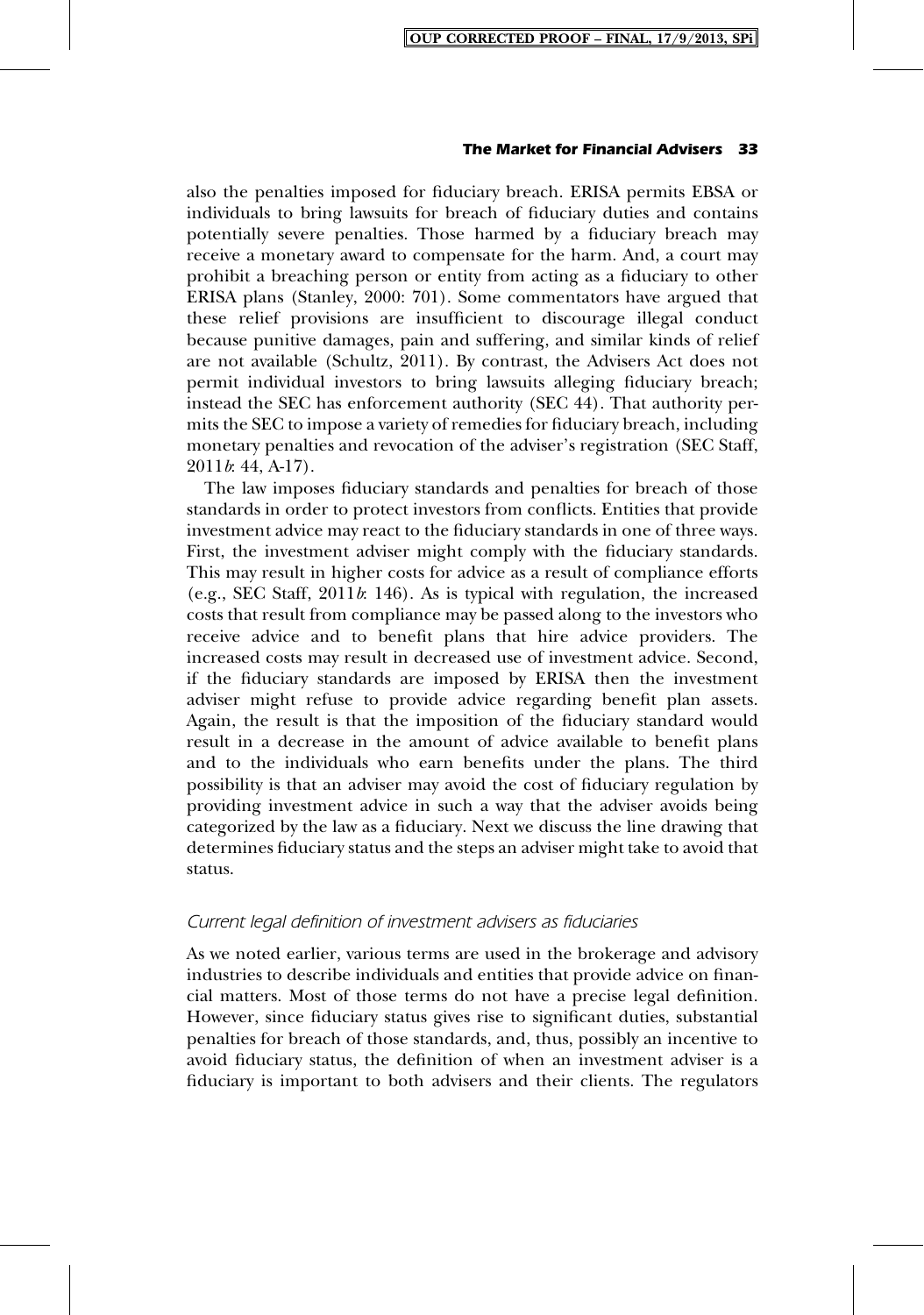continue to struggle with the definitional questions. Here the complexity resulting from overlapping regulation becomes apparent because each regulator has a different definition for when an investment adviser is a fiduciary.

As a general matter, the Advisers Act defines the term 'investment adviser' in a reasonably straightforward manner as an individual or entity who is compensated for providing advice related to investments in securities. The Advisers Act's requirements, including its fiduciary standards, apply to any entity that fits within the definition. There are, however, a number of exceptions from the definition of 'investment adviser,' including broker-dealers who provide investment advice that is incidental to their work as a broker-dealer and who do not receive 'special compensation' for the advice. The result of the exceptions, especially when combined with the various terminologies used in the industry, can be confusing for investors who then find it difficult to determine whether their adviser is obligated to work in their best interest or owes them only a duty to recommend a suitable investment.

Under ERISA the standards are different. The statute contains alternate ways a person interacting with a benefit plan or its assets might become a fiduciary. The relevant language for investment advisers is that a person is a fiduciary if 'he renders investment advice for a fee or other compensation, direct or indirect...' (ERISA, 1974: Sec.  $3(21)$ ). This relatively clear language, however, is complicated by regulations. The regulations have long made clear that provision of investment education is not in itself a fiduciary action (Muir, 2002: 18–19). Thus, a rational provider of investment-related services may choose to provide only investment education or to charge higher fees for investment advice than for investment education. This gives rise to legal issues over the line between investment advice and investment education (Muir, 2002).

A second set of complications results from regulations issued in 1975 that established a significantly narrower, five-part definition of when a provider of investment advice becomes a fiduciary regarding benefit plan assets. In summary, according to the regulations, an investment adviser is not a fiduciary when giving advice regarding benefit plan assets or an IRA unless the adviser (a) advises on securities valuation or makes recommendations on the purchase or sale of securities,  $(b)$  on a regular basis,  $(c)$  according to a mutual agreement with the plan or a plan fiduciary,  $(d)$  that provides the advice will serve as the primary basis for decisions on investments, and  $(e)$  the advice is individualized to the plan's needs (EBSA, 2010). By avoiding meeting this narrower regulatory definition when giving advice, a financial adviser currently may give investment advice for a fee regarding benefit plan assets but avoid the fiduciary obligations imposed on an adviser who provides advice regarding the assets of a benefit plan or IRA.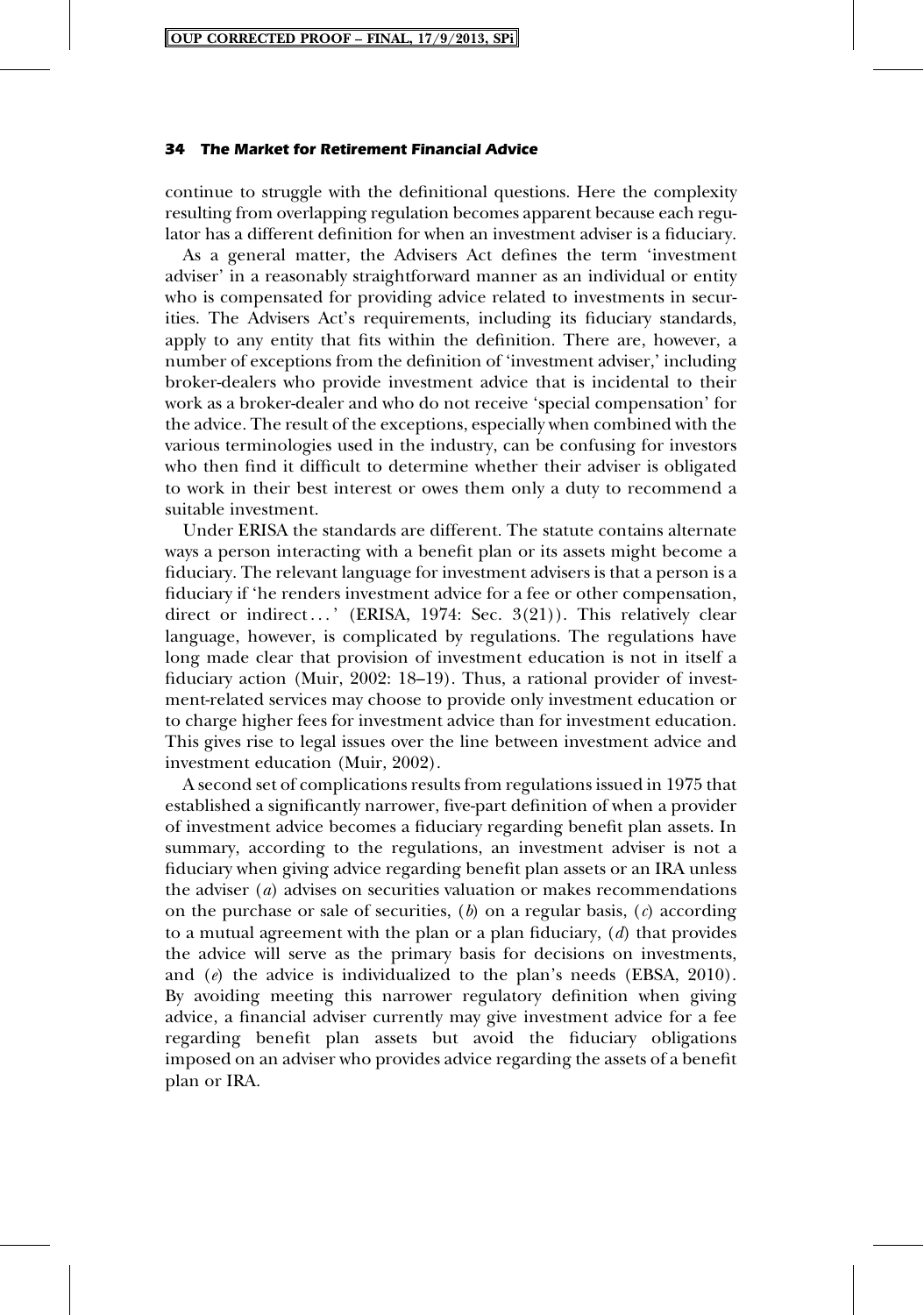# Investor confusion resulting from industry practice

The complexities in the current definitions of when an adviser is a fiduciary combined with the lack of uniform terminology, the variety of services an adviser may provide, and the many different professional designations have given rise to concerns that investors can be confused about the standard of care owed to them by their adviser. A study by the GAO, an independent, investigative agency that reports to Congress, of financial planners observed that when one individual or firm provides a variety of services, the standard of care may vary with the services. This finding was consistent with an earlier study by the RAND Corporation of various perspectives on investment adviser and broker-dealer services (Hung et al., 2008). The variation of the standard of care with the type of service provided is known as a 'hat-switching' problem. For example, if the financial planner is purchasing securities for the client, the planner is wearing its brokerdealer hat and owes only a duty of suitability. When the planner provides advice under the classic Advisers Act definition of investment advice, the planner is wearing its Advisers Act hat and must act in the client's best interest  $(GAO, 2011b)$ . An additional point of confusion not discussed by the GAO is that if the planner is providing advice regarding benefit plan assets and meets ERISA's definition of a fiduciary then the planner is wearing its ERISA fiduciary hat. This results in application of a standard of care similar to the Advisers Act fiduciary standard but, as explained above, a different set of remedies if the standard of care is breached.

The GAO's observations about the possibility of investor confusion are backed up by other research. Focus group studies indicate that investors do not understand the differences between investment advisers and brokerdealers, including the different types of services the two groups provide and the differences in their legal obligations (SEC Staff,  $2011b$ ). A larger study identified the interlocking relationships between entities that offer a variety of services, such as both brokerage and advisory services, as one source of the difficulty investors have in teasing apart the obligations. The GAO has recommended that a study the SEC is currently doing on the financial literacy of investors includes an investigation into whether investors are confused by the various certifications used and roles played by financial advisers and, if so, whether the confusion affects investment decisions (GAO, 2011b).

# Current rule making and reports on fiduciary investment advisers

As noted above, the regulation of investment advisers has long been part of the agendas of the SEC and EBSA. In recent years, the agencies have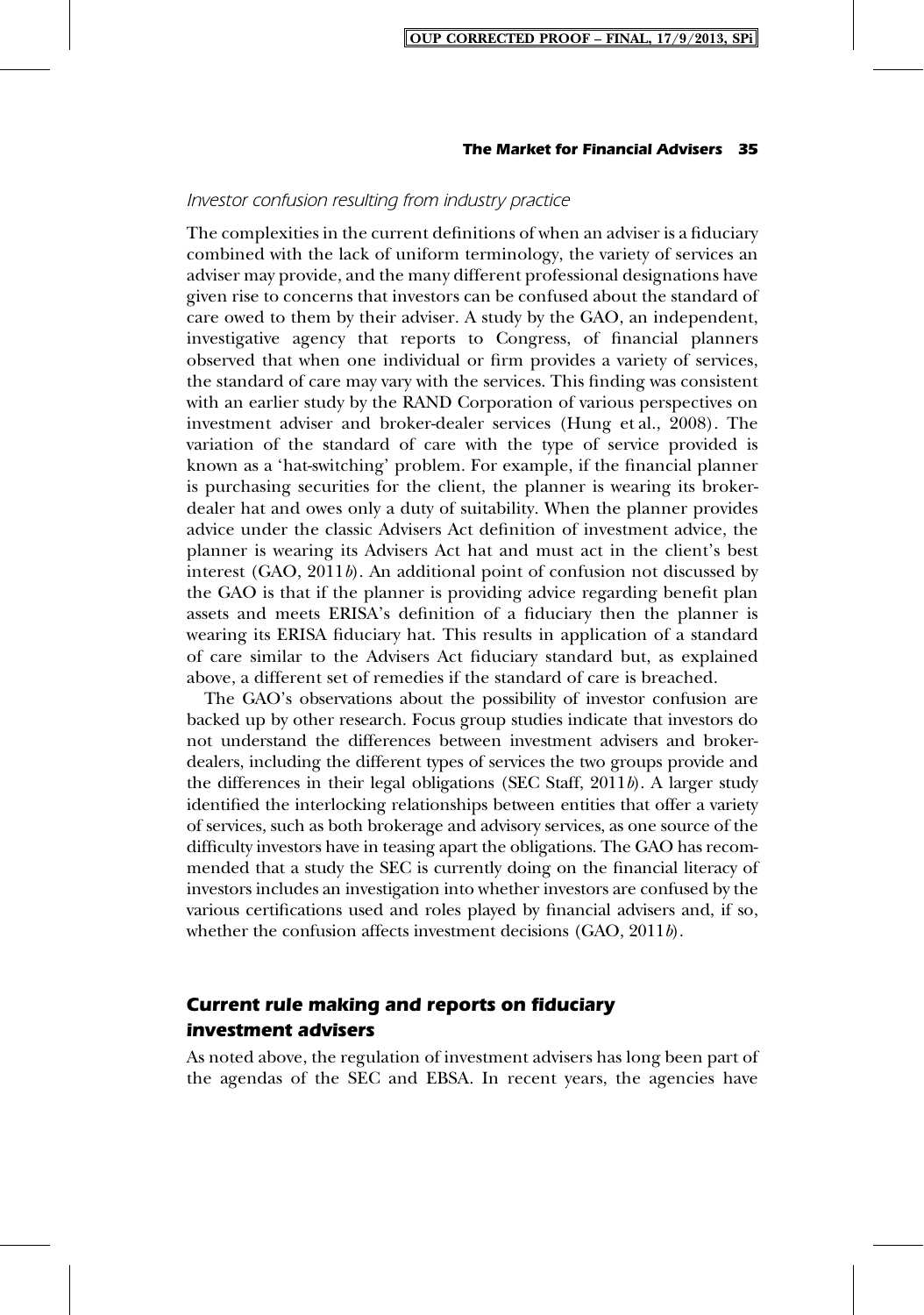undertaken studies and proposed regulations regarding investment advice, some of which have come at the direction of Congress. In 2006, the Pension Protection Act (PPA) initiated EBSA regulatory efforts to expand access to investment advice. The SEC and EBSA have issued reports and regulations related to investment advice in the wake of the financial crisis and as directed by Congress in the Dodd-Frank Wall Street Reform and Consumer Protection Act (Dodd-Frank, 2010). To explore these, we begin by discussing the agencies' actions on the definitional question of what types of actions are subject to fiduciary duties. Next we review recent regulations that expand the ways in which advisers may offer investment advice to  $401(k)$ -type plan participants and holders of IRAs. In a final section, we explain efforts to expand the disclosure of fees charged in 401(k) plans.

In early 2011, as required by the Dodd-Frank Act, the Staff of the SEC issued a report evaluating the regulation of investment advice provided by both investment advisers and broker-dealers. As noted above, the Advisers Act contains a broad definition of 'investment adviser' but excludes brokerdealers from its regulation if the broker-dealer's provision of advice is incidental and it does not receive any 'special compensation' for the advice. The SEC Staff 's study of this bifurcated regulatory system concluded that a unified federal fiduciary standard and regulatory system should be applied to both investment advisers and to broker-dealers when they provide individualized investment advice to retail customers (SEC Staff,  $2011b$ ). If adopted, the unified standard would decrease the incidence of the hat-switching problem. The report was controversial even at the highest levels of the SEC. Three of the SEC Commissioners, those who govern the SEC, voted to submit the Staff study to Congress, over the objection of two Commissioners. The Dodd-Frank Act granted the SEC authority to apply the same standards to broker-dealers as apply to investment advisers under the Advisers Act. There were indications that the SEC would propose regulations on the topic in early 2012 (Christie, 2011) but that effort has been delayed indefinitely while the SEC gathers cost–benefit data (Zamansky, 2012). The SEC and Congress also are considering changes to the way compliance examinations of investment advisers are conducted, including the possibility of a self-regulatory organization with authority for additional oversight (SEC Staff, 2011a).

On the fiduciary definitional question, in 2010 EBSA proposed a change in its long-standing regulation defining when the provision of investment advice regarding benefit plan or IRA assets results in fiduciary status. The result would be that an investment adviser would no longer have to provide individualized advice on a regular basis according to an agreement that the advice would be the primary basis for the investment decision in order to be considered a fiduciary of a benefit plan or IRA. The proposal would have dramatically increased the scope of financial advisory activities that result in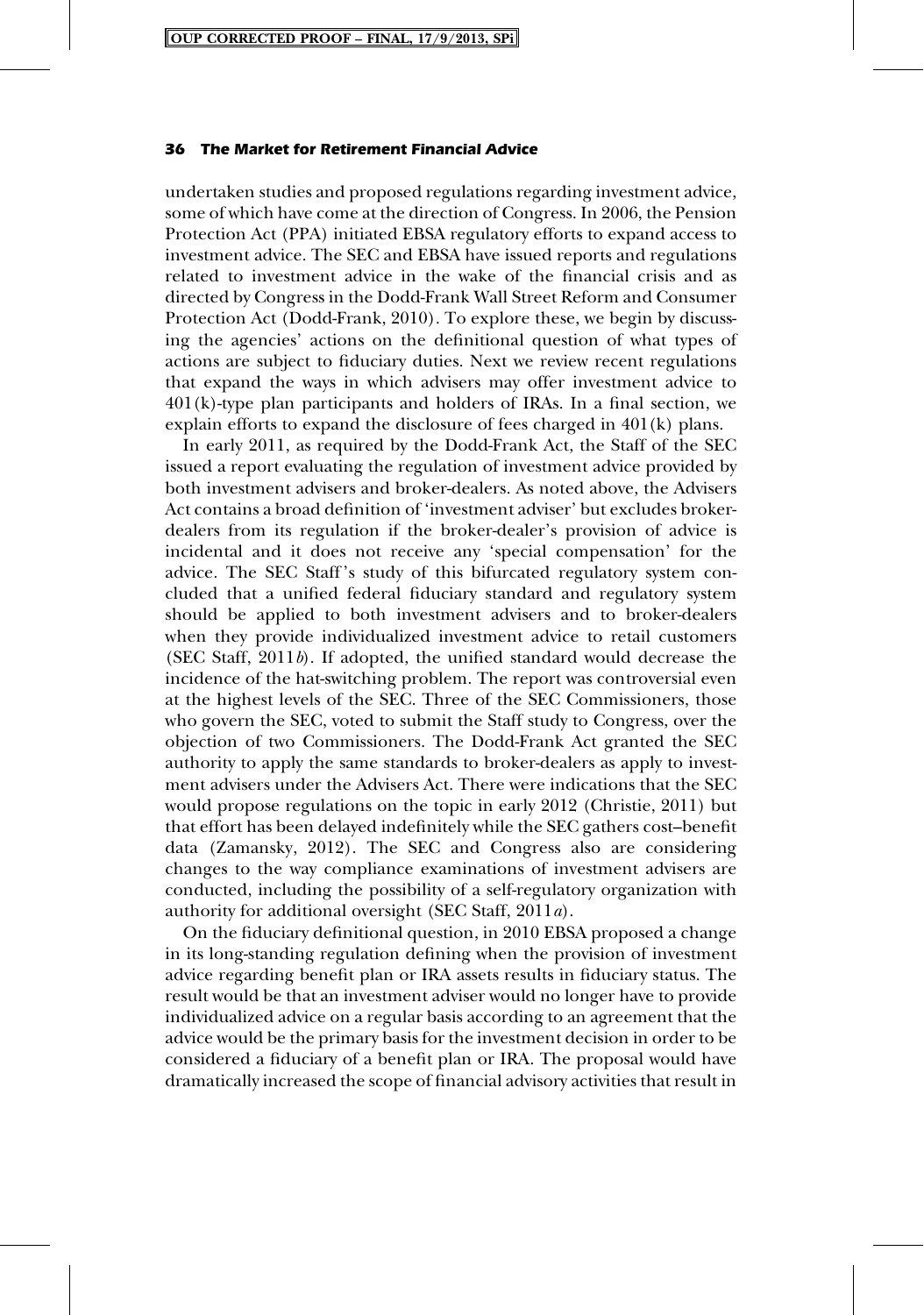a provider becoming a fiduciary when giving investment advice regarding benefit plan or IRA assets. The proposed regulatory definition tracked the general statutory definition and specifically stated that investment advice or recommendations given to a plan participant or beneficiary or to an investor regarding an IRA are a fiduciary act (EBSA, 2010). By decreasing the ability of individuals and entities to avoid fiduciary status, the proposed standard would have decreased the incidence of the hat-switching problem. In September 2011, EBSA withdrew the proposed regulations, which had generated substantial controversy (DOL, 2011). Current indications are that it will revise and re-propose the regulations in 2013 while continuing to coordinate its efforts with the SEC.

As discussed above, both ERISA's fiduciary and prohibited transactions rules impose constraints on the provision of investment advice regarding benefit plan assets. To date, investment advice provided by ERISA fiduciaries, a role held by many large financial institutions, to holders of 401(k) accounts typically has been structured to meet one of two models approved by EBSA in opinion letters. The first is known as the SunAmerica model. It allows financial entities to provide advice though computer models if the computer models are developed and controlled by an independent third party. The second model is the level fee model. It prohibits the investment adviser's compensation, or the compensation of any employer or affiliate of the adviser, from varying as a result of the investment choices made according to the advice (Muir, 2009).

In 2006, Congress enacted the PPA, which explicitly addressed the regulation of investment advice provided in benefit plans, and theoretically granted more flexibility to investment advice providers than existed under the SunAmerica or level fee models. However, Congress left a number of details in the PPA to be determined by EBSA through the regulatory process. The agency's initial regulations interpreting the PPA provisions were extremely controversial, because they arguably provided more flexibility than the legislation mandated, and were not implemented (Muir, 2009). After making significant revisions, EBSA finalized those regulations and they became effective in December 2011.

The new regulations do not change the old fee leveling and computer model platforms but do give advice providers alternative ways to structure their advice products. In order to utilize either of the new exemptions, an investment advice provider must meet a number of technical requirements. One of the requirements of the new regulations is that advisers must request details from each investor regarding such factors as age, risk tolerance, current investments, and other assets. Another is that any computer model must take into account nearly all of the investment options available in a plan including company stock. The requirements of fee leveling do not extend to the affiliates of the adviser. Thus, if the adviser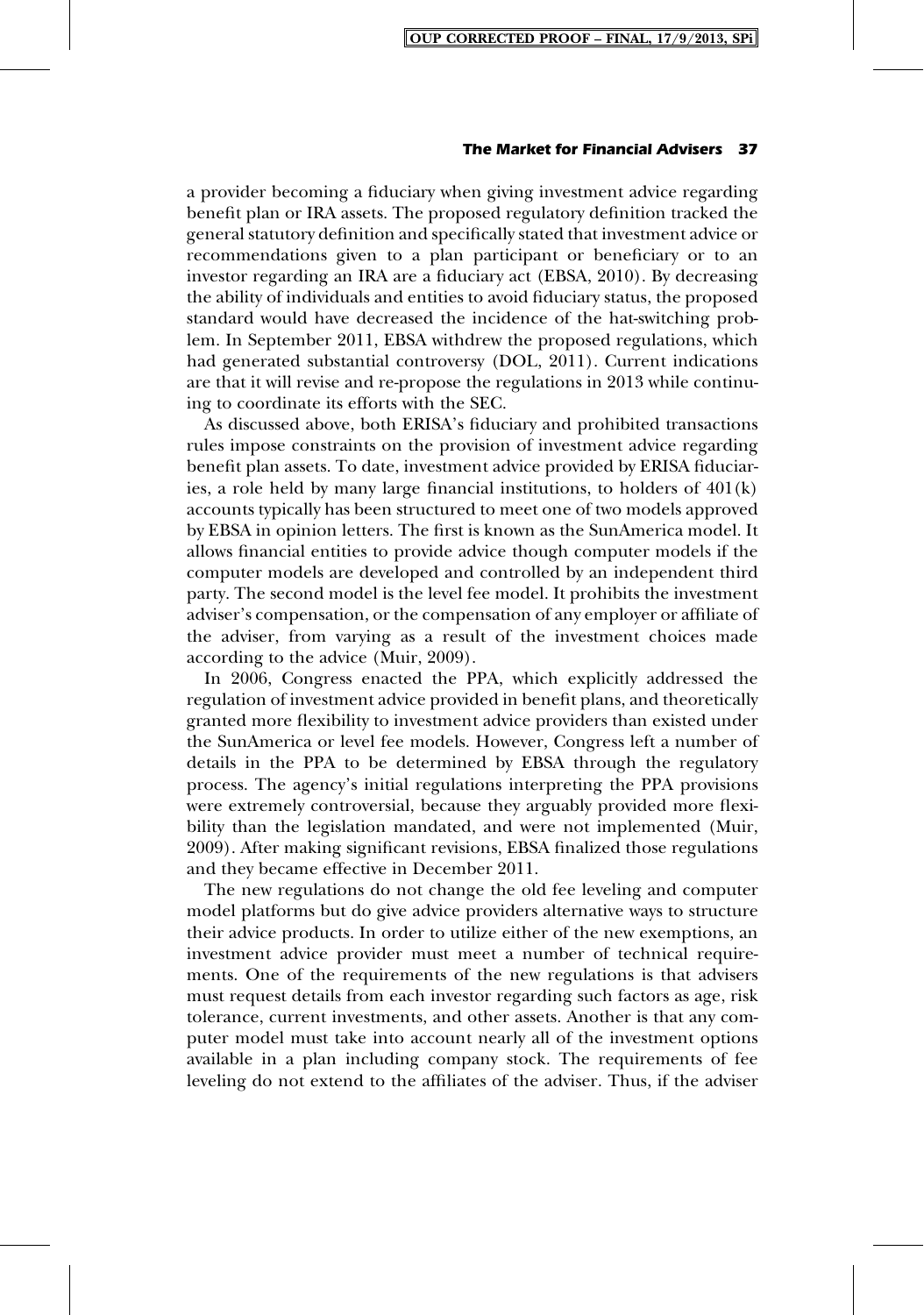is affiliated with an entity that provides investment products, the fees of the affiliate that result from the investment advice are permitted to vary depending on the investments made as a result of that advice.

As discussed above, disclosure is one of the general mechanisms the law uses to mitigate conflicts of interest. EBSA has taken action in the last few years to enhance the disclosure of investment-related fees by issuing two new regulations on fees. The first is effective for contracts as of July 2012, requiring service providers who are fiduciaries or registered investment advisers providing a broad array of services and expecting to receive at least \$1,000 in compensation to disclose that compensation to plan fiduciaries. For certain services believed to be significant or to present possible conflicts of interest, the services and costs must be described separately even if the services and costs are bundled. The second regulation is linked to the effective date of the fiduciary disclosure regulation and was generally applicable in August 2012. It requires plans to provide participants and beneficiaries in DC (e.g.,  $401(k)$ ) plans with information about the plan and with investment-related information including performance data and fee and expense information related to investment alternatives (EBSA, 2010).

# Conclusion

Because of the dominance of 401(k) plans and IRAs in the US retirement planning landscape, the market for financial advice is of increasing importance to pension policy. Researchers have documented numerous factors, from lack of financial sophistication to lack of interest, that inhibit individuals from making optimal investment decisions. In contrast to the challenges faced by individuals who make their own investment decisions, the US Department of Labor estimated that in 2010 financial advice saved pension participants \$15 billion in financial errors (EBSA, 2011). Policymakers and plan sponsors have recognized the potential benefits investment advisers can provide and, thus, have sought to enhance the quantity and quality of financial advice available to individuals with IRA and  $401(k)$ accounts.

Our examination of the market for financial advice establishes several of the market's characteristics provide important flexibility and information to advisory clients. Advisers engage with clients in a variety of ways, from providing individualized advice to managing assets, which permits services to be tailored to individual needs. The scope of advice provided may be shaped to accommodate the level of complexity of a client's financial situation. Similarly, an individual interested in engaging an investment adviser has access to a significant volume of information about the adviser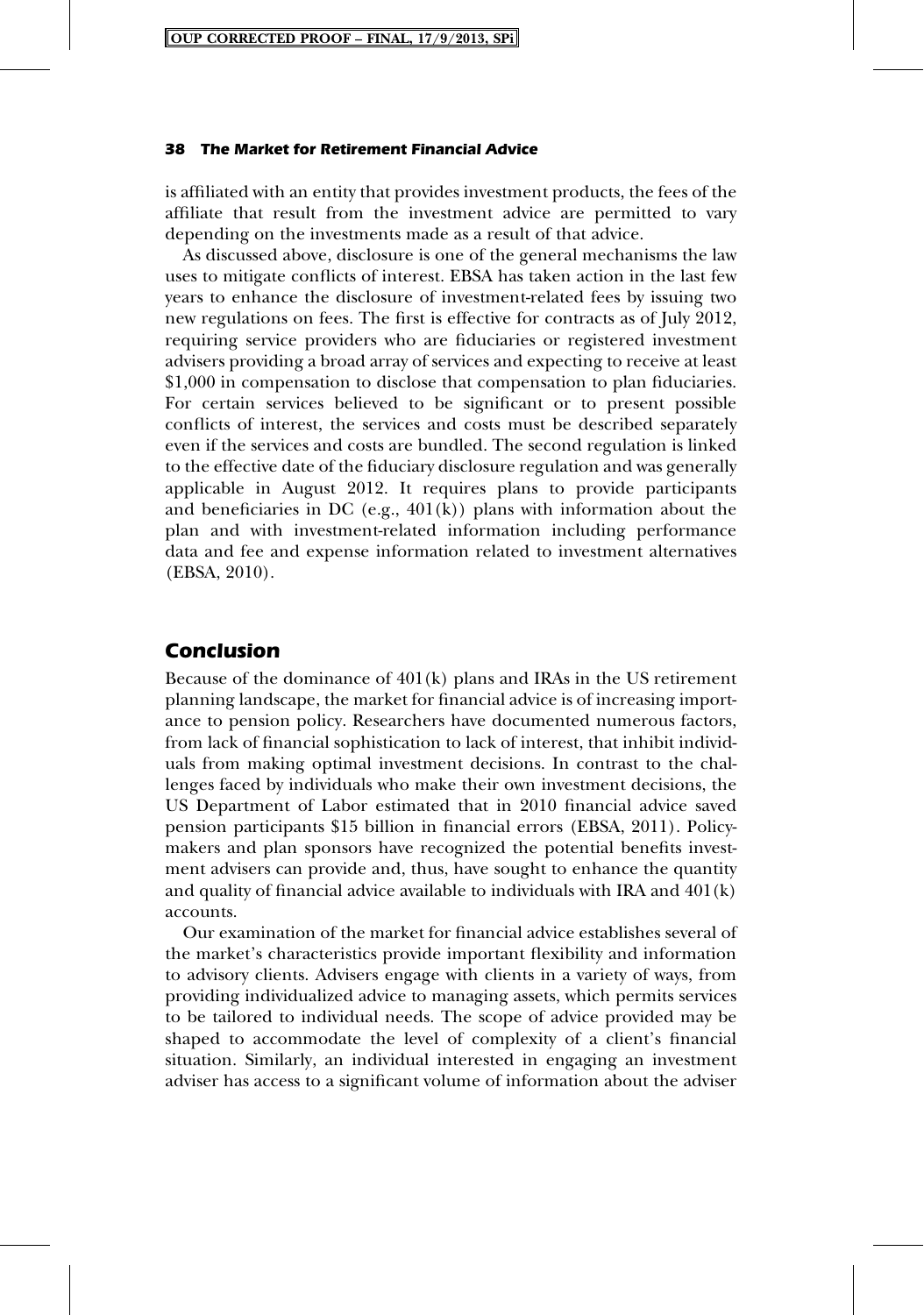as a result of federal disclosure requirements and numerous potential professional certifications, in addition to the extensive marketing done by some advisers. Finally, fee structures for investment advice vary in numerous ways.

The flexibility and variability in the market for financial advice, however, also result in complexity that poses two related hazards. First, the presence of conflicts of interest, which are inherent in some fee structures, may result in some advisers providing investment advice that is not always in the best interest of their clients. The conflicts may not always be obvious to the individuals and benefit plans that seek investment advice. Second, because of the variety of certifications, different types of financial market participants who provide advice, and layers of disclosure and marketing materials, advisory clients may be unaware or confused about the level of legal protections that govern their relationships with their advisers. This is especially true when an adviser provides a client with various services that are governed by different standards of care, giving rise to the 'hat-switching' problem. The client may not understand that the adviser must act in the client's best interest in some transactions but in others merely must provide advice suitable to the client's situation.

The regulatory framework addresses both conflicts of interest and investors' informational requirements. The three mechanisms utilized by the regulatory system—disclosure requirements, prohibitions on some actions, and the imposition of fiduciary duty—are useful regulatory tools that provide significant protection to participants and establish a floor for industry standards. However, here too complexity has costs. For example, the overlapping regulatory jurisdiction has resulted in a variety of different disclosure requirements depending on the type of service being provided. And, whether an advice provider is a fiduciary or not may depend on whether the advice involves assets of a tax-favored retirement account. These and other complexities sometimes result in confused investors and a subset of advice providers who choose to operate in ways that may be less than optimal for their clients or the advice industry. Regulatory efforts are underway in the United States to address informational issues and to rationalize the application of fiduciary standards, with the ultimate goal being to increase the quality and quantity of investment advice to support retirement security.

We have received excellent research assistance from Alexandra Kahn and Jonathan Roselle, have benefited from discussions with Stephen Utkus and Ron Gebhardtsbauer on some issues discussed in this chapter, and have received valuable comments from Arthur Laby, Olivia S. Mitchell, and Kent Smetters.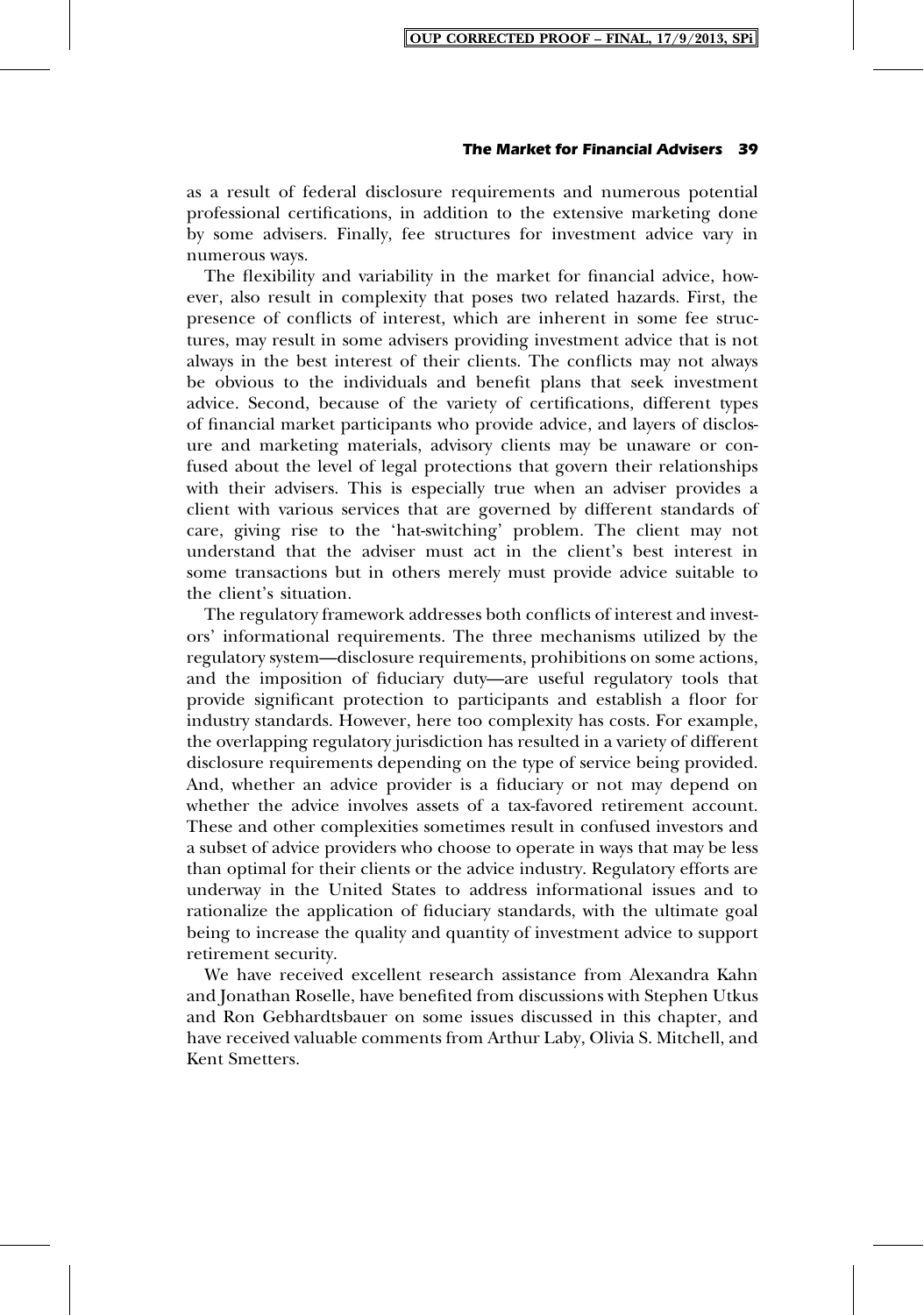# Endnotes

- 1. Due to space limitations, we do not consider a number of related topics including financial advice to individuals as small business owners, such as advice on what type of pension plan to offer, or advice to individuals concerning tax planning, estate planning, insurance, or obtaining a mortgage. We also exclude advice to people with high net worth, because they are relatively few and presumably are more sophisticated investors than people with lower net worth. Having high net worth does not guarantee that people are satisfied with the financial advice they receive; one survey of affluent investors found that 85 percent was sufficiently dissatisfied as to consider switching advisers (Girouard, 2010). The Securities and Exchange Commission (SEC, 2011a) defines for purposes of its ADV Form an individual with high net worth as an individual with at least \$750,000 managed by one company, or whose net worth a company reasonably believes exceeds \$1,500,000. The net worth of an individual may include assets held jointly with his or her spouse.
- 2. One financial columnist recommends financial advisers with the Certified Financial Planner designation (Anspach, 2011b) and advisers with the Personal Financial Specialist (PFS) designation, a designation that only Certified Public Accountants (CPAs) can earn. For investment advisers, she recommends Chartered Financial Analysts (CFAs).

# References

- American Institute of Certified Public Accountants (2011). Personal Financial Planning. New York, NY: American Institute of CPAs. http://www.aicpa.org/InterestAreas/Personal%20FinancialPlanning/Pages/default.aspx
- Ameriprise (2011). Purchasing Mutual Funds and 529 Plans through Ameriprise Financial. Minneapolis, MN: Ameriprise Financial, Inc. http://investment.ameriprise. com/mutual-funds/purchasing-mutual-funds-thru-ameriprise.asp
- Anspach, D. (2011a). 6 Ways Financial Advisors Charge Fees. New York, NY: About.com. http://moneyover55.about.com/od/findingqualifiedadvisors/a/finadvisorfees.htm  $-(2011b)$ . Understanding Financial Advisor Credentials. New York, NY: About.com.
- http://moneyover55.about.com/od/findingqualifiedadvisors/a/advisorcred.htm Bank of America Merrill Lynch (2011). Retirement  $\mathcal{F}$  Benefit Plan Services. New York,
- NY: Bank of America Corporation. http://www.benefitplans.baml.com/IR/ Pages/ts\_er.aspx
- Benartzi, S., and R. H. Thaler (2002). 'How Much is Investor Autonomy Worth?' Journal of Finance, 57(4): 1593–616.
- Benjamin F. Edwards & Co. (2011). Mutual Fund Sales Charges and Breakpoints. St. Louis, MO: Benjamin F. Edwards & Co. www.benjaminfedwards.com/content. php?pageID=mut\_fund\_discl
- Black, H. C. (1983). Black's Law Dictionary. St. Paul, MN: West Publishing Co.
- Bliman, N. (2011). 'BrightScope Roles Out Adviser Data Base,' PlanAdviser. Stamford, CT: Asset International, Inc. http://www.planadviser.com/NewsArticleProducts.aspx?id=14286&page=1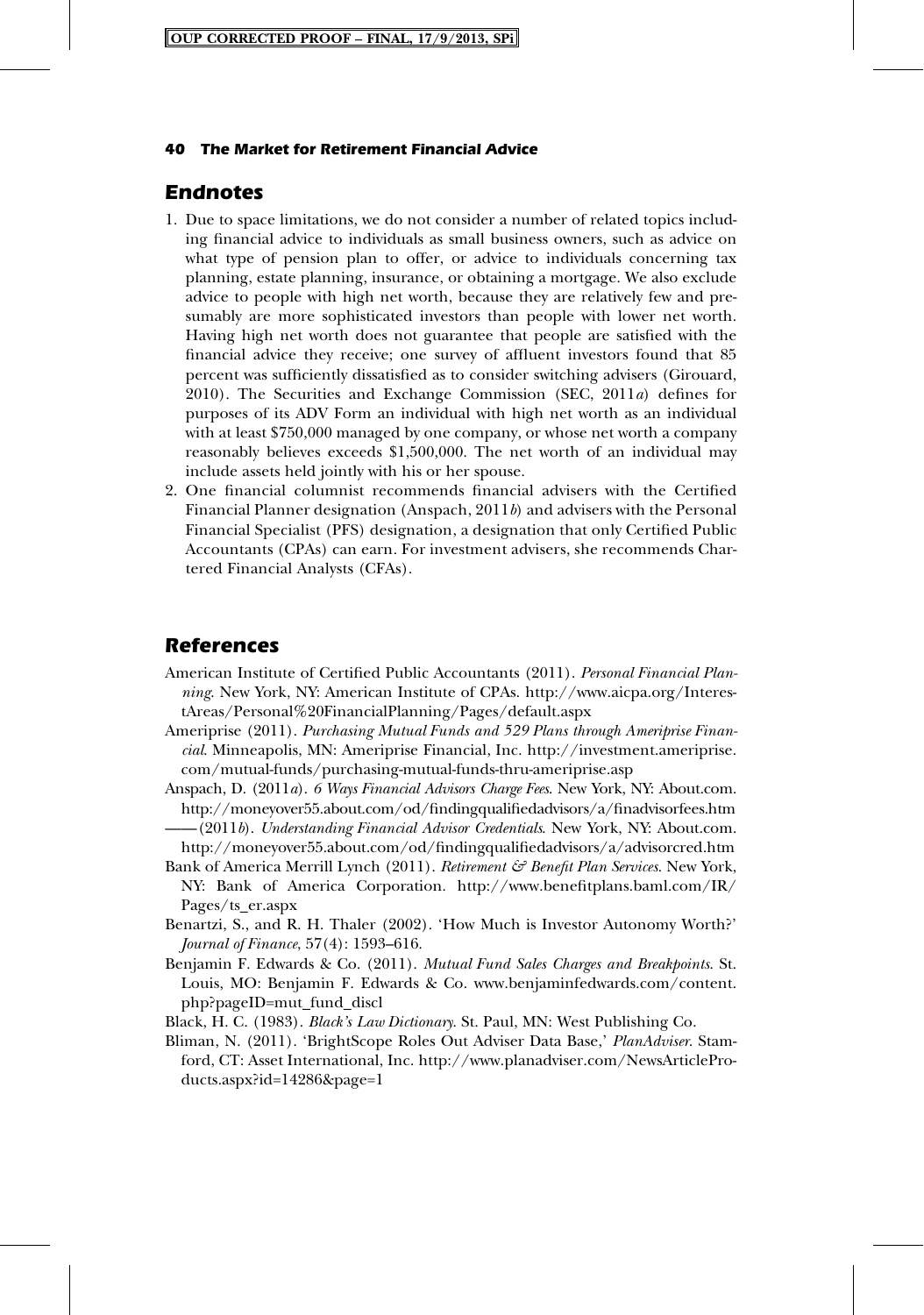- BrightScope, Inc. (2011). Advisor Pages. San Diego, CA: BrightScope, Inc. http:// www.brightscope.com/financial-planning/find/advisor/
- Bucks, B. F., A. B. Kennickel, T. L. Mach, and K. B. Moore (2009). 'Changes in US Family Finances from 2004 to 2007: Evidence from the Survey of Consumer Finances,' Federal Reserve Bulletin, February: A1–A56. http://www.federalreserve. gov/pubs/bulletin/2009/pdf/scf09.pdf
- Certified Financial Planner Board (2011a). CFP Board Mission. Washington, DC: Certified Financial Planner Board of Standards, Inc. http://www.cfp.net/
- $-(2011b)$ . Topic List for CFP Certification Examination. Washington, DC: Certified Financial Planner Board of Standards, Inc. http://www.cfp.net/downloads/ Financial%20Planning%20Topics%202006.pdf
- $-(2011c)$ . Types of Financial Advisors. Washington, DC: Certified Financial Planner Board of Standards, Inc. http://letsmakeaplan.org/Why-You-Need-A-Plan/ Types-of-Financial-Advisors.aspx?gclid=CNrpgrKLuKoCFeJ65Qodv%20DYT8A
- Chartered Financial Analyst (CFA) Institute (2011). What We Stand For. New York, NY: CFA Institute. http://www.cfainstitute.org/about/strategy/Pages/index.aspx
- Choi, J. J., D. Laibson, and B. Madrian (2004). 'Plan Design and 401(k) Savings Outcomes,' National Tax Journal, 52(2): 275–98.
- Christie, S. (2011). 'IAA's Tittsworth: Fiduciary Ruling Likely in Q1 of 2012: RIS,' AdvisorOne. Erlanger, KY: AdvisorOne. http://www.advisorone.com/2011/10/ 21/iaas-tittsworth-fiduciary-ruling-likely-in-q1-of-2
- Dodd-Frank Wall Street Reform and Consumer Protection Act (2010). Public Law 111–203.
- Drucker, D. J. (2005). 'Accounting for CPA Referrals: Why Are CPAs Selling Client Referrals, and Should You Be Buying?' Financial Advisor. Shrewsbury, NJ: Charter Financial Publishing Network, Inc. http://www.fa-mag.com/component/content/article/1126.html?issue=56&magazineID=1&Itemid=27
- Edelman Financial Services (2011). The Edelman 401(k)—Ric Edelman. Fairfax, VA: Edelman Financial Services. http://www.ricedelman.com/galleries/default-file/ 401k\_brochure\_0617.pdf
- Employee Retirement Income Security Act (1974). Public Law 93–406.
- Financial Engines (2011). Understanding the Accidental Investor: Baby Boomers on Retirement. Palo Alto, CA: Financial Engines, Inc. http://corp.financialengines. com/employer/Accidental\_Investor\_April2011.pdf
- FINRA (2011a). Understanding Professional Designations. Washington, DC: Financial Industry Regulatory Authority, Inc. http://apps.finra.org/DataDirectory/1/prodesignations.aspx
- -(2011b). 'Use FINRA BrokerCheck to Review Your Broker's Record.' Investor Newsletter. Washington, DC: FINRA. July. http://www.finra.org/Investors/Subscriptions/InvestorNews/P123886
- Girouard, J. E. (2010). 'Why Clients Distrust Advisors,' Forbes. New York, NY: Forbes.com. http://www.forbes.com/2010/04/06/client-retention-financialadvisor-network-high-net-worth.html
- GuidedChoice (2011). Pricing and Fees. San Diego, CA: GuidedChoice, Inc. http://www. guidedchoice.com/index.php?option=com\_content&view=article&id=33&Itemid=15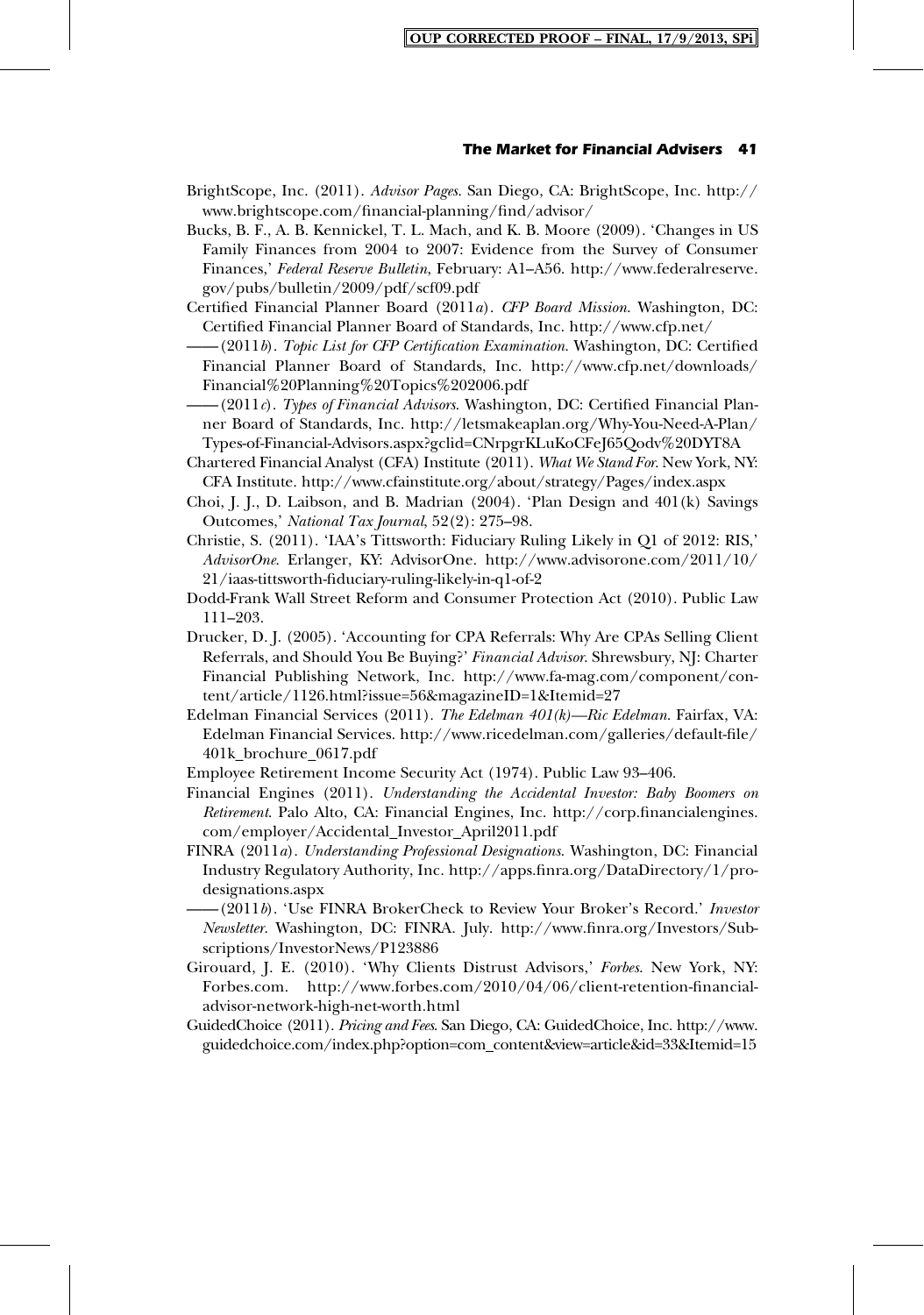- Hastings, J. S., and O. S. Mitchell (2011). 'How Financial Literacy and Impatience Shape Retirement Wealth and Investment Behaviors,' National Bureau of Economic Research Paper No. 16740. Cambridge, MA: NBER.
- Hung, A. K., N. Clancy, J. Dominitz, E. Talley, C. Berrebi, and F. Suvankulov (2008). 'Investor and Industry Perspectives on Investment Advisers and Broker-Dealers,' RAND Technical Report. Santa Monica, CA: RAND. http://www.rand.org/pubs/ technical\_reports/TR556.html
- Infogroup/ORC (2010). Elder Investment Fraud and Financial Exploitation: A Survey Conducted for Investor Protection Trust. Papillion, NE: Infogroup/ORC. http://www. investorprotection.org/downloads/EIFFE\_Survey\_Report.pdf
- Investment Adviser Association (2011). Chartered Investment Counselor Program and Designation. Washington, DC: Investment Adviser Association. https://www. investmentadviser.org/eweb/dynamicpage.aspx?webcode=cic
- Investment Company Institute (2011a). 'The Economics of Providing 401(k) Plans: Services, Fees, and Expenses, 2010.' ICI Research Perspective, 17(4). Washington, DC: Investment Company Institute.
- (2011b). The US Retirement Market: Third Quarter 2010. Washington, DC: Investment Company Institute. http://www.ici.org/pdf/ppr\_11\_retire\_q3\_10.pdf
- Karp, N., and R. Wilson (2011). 'Protecting Older Investors: The Challenge of Diminished Capacity,' AARP Public Policy Institute Research Report No. 2011–04. New York, NY: AARP Public Policy Institute.
- Kolakowski, M. (2011). Insurance Sales Agents. New York, NY: About.com. http:// financecareers.about.com/od/insurance/a/insuranceagent.htm
- Laby, A. B. (2008). 'The Fiduciary Obligation as the Adoption of Ends,' Buffalo Law Review, 56(1): 100–67.

(2011). 'SEC v. Capital Gains Research Bureau and the Investment Advisers Act of 1940,' Boston University Law Review, 91(3): 1051–104.

- Loewenstein, G., M. C. Daylian, M. Cain, and S. Sah (2011). 'The Limits of Transparency: Pitfalls and Potential of Disclosing Conflicts of Interest,' American Economic Review, 101(3): 423–28.
- Lusardi, A., and O. S. Mitchell (2006). 'Financial Literacy and Planning: Implications for Retirement Wellbeing,' Pension Research Council Working Paper No. WP 2006-1. Philadelphia, PA: Pension Research Council.
- Maxey, D. (2011). 'How to Pay Your Financial Adviser.' The Wall Street Journal. December 12.
- McCarthy, D. M., and J. A. Turner (2000). 'Pension Education: Does It Help? Does It Matter?' Benefits Quarterly, 16: 64–72.
- Merrill Edge (2011). Invest with Advisors. New York, NY: Bank of America Corporation. http://www.merrilledge.com/m/pages/merrill-edge-advisory-center.aspx
- Merrill Lynch (2010). Global Wealth  $\mathcal G$  Investment Management. New York, NY: Bank of America Corporation. http://www.ml.com/?id=7695\_8134\_114044
- MetLife (2011). About MetLife Securities, Inc. New York, NY: Metropolitan Life Insurance Company. http://www.metlife.com/individual/investment-products/mutual-fund/ index.html?WT.ac=GN\_individual\_investment-products\_mutual-fund
- Moon, Kenneth P. (2004). Mutual Fund Revenue Sharing and the Role of the Fiduciary. Washington, DC: Financial Planning Association. http://www.fpanet.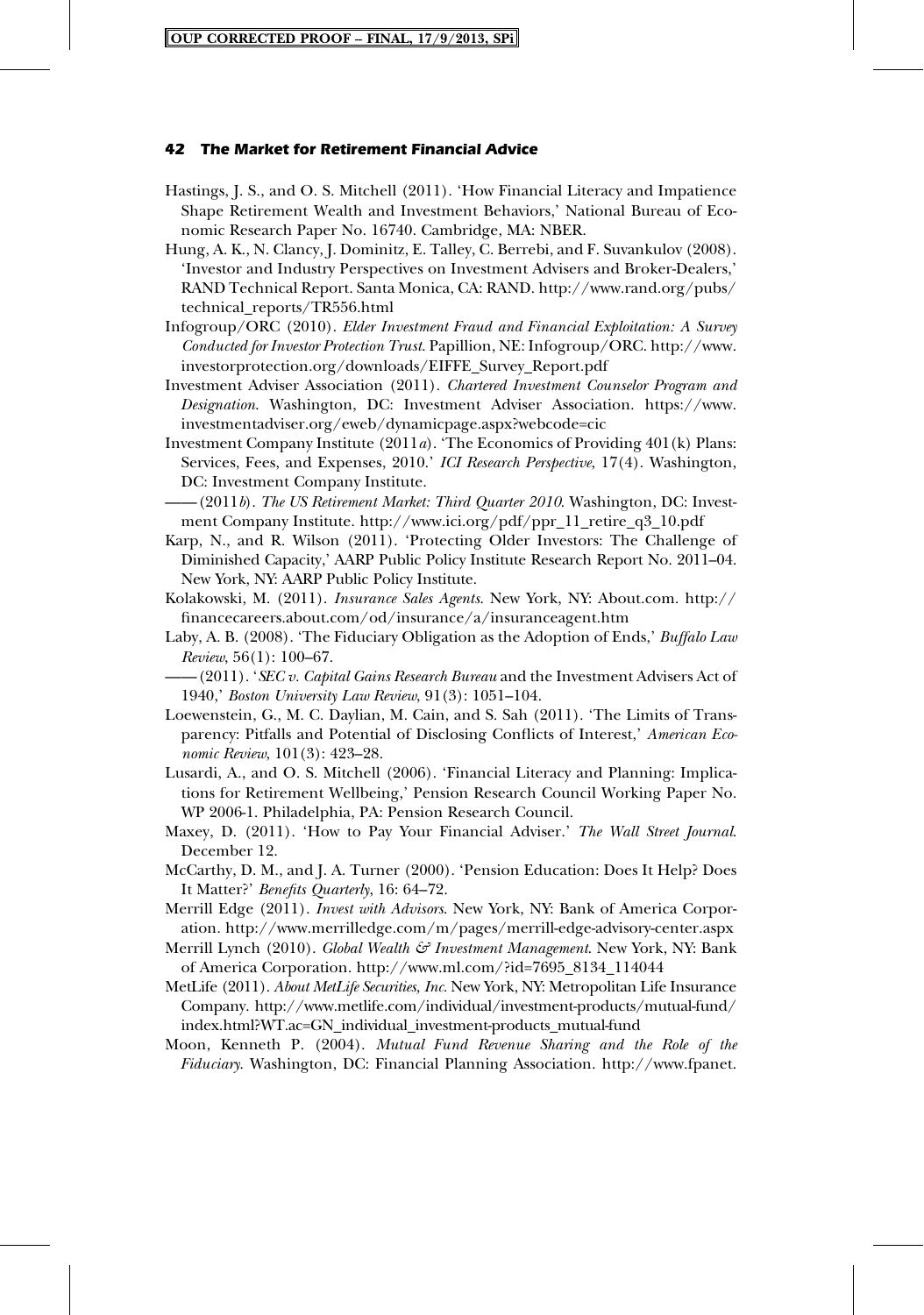org/journal/BetweentheIssues/LastMonth/Articles/MutualFundRevenueSharin gandtheRoleoftheFiduciary/

- Muir, D. M. (2002). 'The Dichotomy Between Investment Advice and Investment Education: Is No Advice Really the Best Advice?' Berkeley Journal of Employment and Labor Law, 23(1): 1–55.
- ——(2009). 'Legislation Pending on Investment Advice to 401(k) Account Clients,' Bank Accounting  $\mathcal{E}$  Finance, 22(6): 38-40.
- ed. (2010). Employee Benefits Law 2010 Cumulative Supplement. Arlington, VA: BNA Books.
- New Means Financial Planning (2011). Services. Nashua, NH: New Means Financial Planning. http://www.newmeans.com/services.html
- Pettus, L., and R. H. Kesmodel, Jr. (2010). 'Impact of the Pension Protection Act on Financial Advice: What Works and What Remains to be Done?' in R. L. Clark and O. S. Mitchell, eds., Reorienting Retirement Risk Management. Oxford, UK: Oxford University Press, pp. 86–104.
- Reish, F., and B. Ashton (2011). 'Fiduciary Issues Related to the Allocation of Revenue Sharing,' White Paper. Washington, DC: Drinker Biddle. http://www. securiannews.com/sites/securian.newshq.businesswire.com/files/white\_paper/ file/ReishPaperFinal.pdf
- Schultz, E. E. (2011). Retirement Heist. New York, NY: Penguin Group.
- Schwab (2011a). Advice Guidelines. San Francisco, CA: The Charles Schwab Corporation. http://www.schwab.com/public/schwab/nn/legal\_compliance/compensation\_advice\_disclosures/advice\_guidelines.html

 $-(2011b)$ . How We Compensate our Investment Professionals. San Francisco, CA: The Charles Schwab Corporation. http://www.schwab.com/public/schwab/nn/ legal\_compliance/compensation\_advice\_disclosures/investment\_professionals\_ compensation.html

- Simon, W. S. (2004). 'Fiduciary Focus: How to Bring Value to 401(k) Sponsors,' Morningstar Advisor. Chicago, IL: Morningstar, Inc. http://advisors.morningstar. com/advisor/t/54224664/fiduciary-focus-how-to-bring-value-to-401-k-sponsors. htm?&q=how+to+bring+value+to+401%28k%29+sponsors&single=true
- Smart401(k) (2011). Stop Guessing. Start Planning. Take Control of Your Retirement and Invest with Confidence. Overland Park, KS: Smart401(k). http://www.smart401k. com/Content/Retail/Retail-Landing-Pages/simplify-401k-investing.aspx
- Staff of the United States Securities and Exchange Commission (SEC Staff) (2011a). Study on Enhancing Investment Adviser Examinations. Washington, DC: SEC. http://www.sec.gov/news/studies/2011/914studyfinal.pdf
- $-(2011b)$ . Study on Investment Advisers and Broker-Dealers. Washington, DC: SEC. http://www.sec.gov/news/studies/2011/913studyfinal.pdf
- Stanley, J. K., ed. (2000). Employee Benefits Law. Arlington, VA: BNA Books.
- TD Ameritrade (2011). Amerivest Guided Portfolios. Omaha, NE: Ameritrade. http:// www.tdameritrade.com/offer/ad/investmentservices.html
- The American College (2011a). Chartered Financial Consultant. Bryn Mawr, PA: The American College. http://www.theamericancollege.edu/financial-planning/ chfc-advanced-financial-planning
- -(2011b). Chartered Life Underwriter. Bryn Mawr, PA: The American College. http://www.theamericancollege.edu/insurance-education/clu-insurance-specialty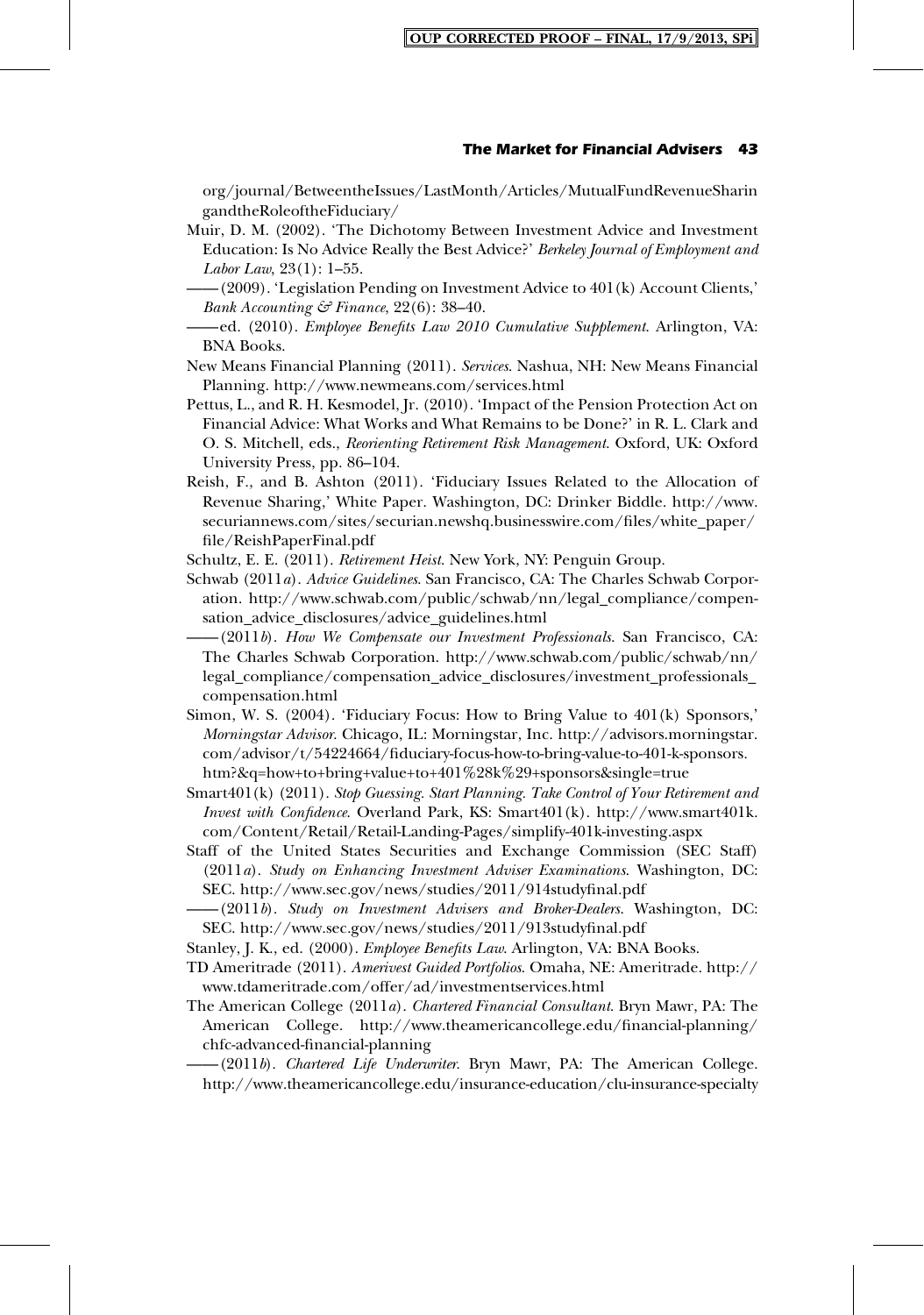- The Motley Fool (2011). Whom to Hire. Alexandria, VA: The Motley Fool. http:// www.fool.com/financial-advice/whom-to-hire.aspx?source=famp
- T. Rowe Price (2011a). Advisory Planning Services. Baltimore, MD: T. Rowe Price. http://individual.troweprice.com/public/Retail/Products-&-Services/Advisory-Planning-Services/FAQs
	- $-(2011b)$ . Benefits of Advisory Planning Services. Baltimore, MD: T. Rowe Price. http://individual.troweprice.com/public/Retail/Products-&-Services/Advisory-Planning-Services/Benefits
- Turner, J. A. (2010). 'Why Don't People Annuitize? The Role of Advice Provided by Retirement Planning Software,' Pension Research Council Working Paper No. WP2010-07. Philadelphia, PA: Pension Research Council. http://www.pensionresearchcouncil.org/publications/document.php?file=858
- ——H. A. Witte (2008). Fee Disclosure to Pension Participants: Establishing Minimum Standards. Toronto, Canada: Rotman International Centre for Pension Management. http://www.rotman.utoronto.ca/userfiles/departments/icpm/File/John %20Turner\_%20Pension%20Fee%20Disclosure\_August%202008\_FINAL\_for %20webposting.pdf
- (2009). 'Retirement Planning Software and Post-retirement Risks,' Society of Actuaries and Actuarial Foundation. Schaumburg, IL: Society of Actuaries. http:// www.soa.org/research/research-projects/pension/retire-planning-software-postretire-risk.aspx
- US Department of Labor (DOL) (2011). US Labor Department's EBSA to Repropose Rule on Definition of a Fiduciary. 11-1382-NAT. Washington, DC: DOL.
- US Department of Labor, Employee Benefits Security Administration (EBSA) (2010). Proposed Regulation, Definition of the Term 'Fiduciary.' 75 Fed. Reg. 65, 263–5, 278. Washington, DC: EBSA.
- $-(2011)$ . Requirements for Fee Disclosure to Plan Fiduciaries and Participants—Applicability Dates. 76 Fed. Reg. 42,539–42,542. Washington, DC: EBSA.
- US Government Accountability Office (GAO) (2011a). 401(k) Plans: Improved Regulation Could Protect Participants from Conflicts of Interest. GAO-11-119. Washington, DC: GPO.
- ——(2011b). Regulatory Coverage Generally Exists for Financial Planners, But Consumer Protection Issues Remain. GAO-11-235. Washington, DC: GPO.
- US Securities and Exchange Commission (SEC)  $(2011a)$ . 'Fees Make a Big Difference.' Washington, DC: SEC. http://www.sec.gov/investor/tools/mfcc/fee-comparison-help.htm
- ——(2011b). Frequently Asked Questions on Form ADV and IARD. Washington, DC: SEC. http://www.sec.gov/divisions/investment/iard/iardfaq.shtml#networth
- $-(2011c)$ . General Information on the Regulation of Investment Advisers. Washington, DC: SEC. http://www.sec.gov/divisions/investment/iaregulation/memoia.htm
- $-(2011d)$ . Protect Your Money: Check Out Brokers and Investment Advisers. Washington, DC: SEC. http://www.sec.gov/investor/brokers.htm
- $-(2011e)$ . Rules Implementing Amendments to the Investment Advisers Act of 1940. 76 Fed. Reg. 42,950. Washington, DC: SEC.
- $-(2011f)$ . Variable Annuities: What You Should Know. Washington, DC: SEC. http:// www.sec.gov/investor/pubs/varannty.htm